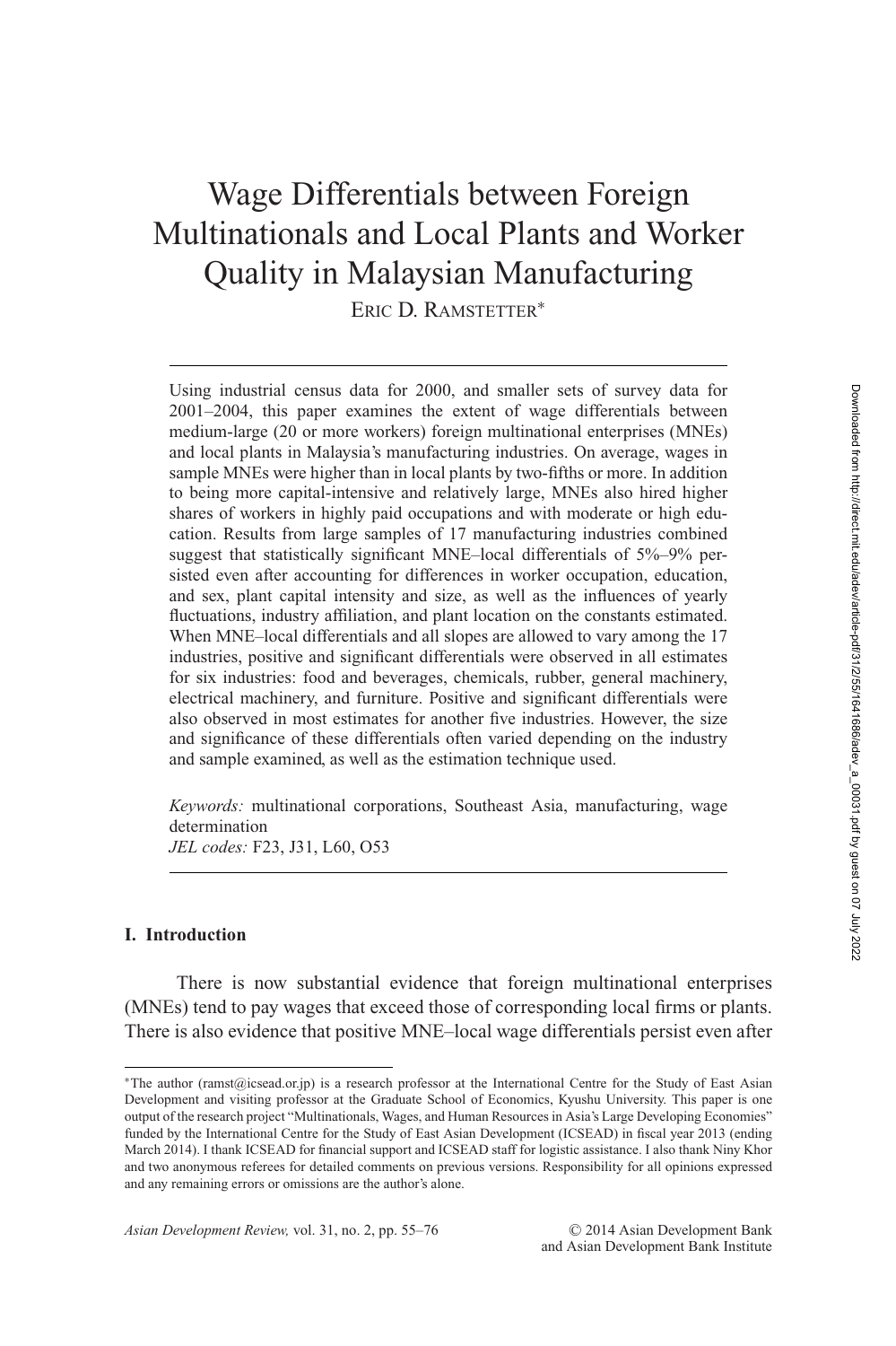controlling for related differences between foreign MNEs and local firms or plants (e.g., differences in factor intensity, size, industry affiliation, and location). However, most previous studies of MNE–local wage differentials have been unable to account for the fact that MNEs tend to hire higher quality workers than local firms or plants. Lipsey and Sjöholm's (2004a) study of Indonesian plants in 1996, which finds that MNE–local differentials persist even after accounting for worker education, is the major exception. Moreover, aside from limited evidence in studies by Lim (1977) and Lee and Nagaraj (1995), and the descriptive statistics presented in Ramstetter (1995, 1999) and Ramstetter and Haji Ahmad (2011), there is very little evidence regarding MNE–local wage differentials in Malaysia.<sup>1</sup>

The Malaysian case is important because MNEs have been heavily involved in the manufacturing sector for many decades and Malaysian data include information on worker occupation in addition to worker education, which allows for more complete measurement of worker quality than in the Indonesian case. Data constraints have been an important reason for this important gap in the literature. This paper begins to fill that gap by using plant-level data from Malaysia's manufacturing census for 2000 and related surveys for 2001–2004 that allow for examination of MNE–local wage differentials after accounting for two important aspects of labor quality, educational background, and occupation.

The paper begins with a short literature review and a description of methodologies used to examine the question of whether MNEs pay higher or lower wages than their local counterparts (Section II), before examining the data and some descriptive statistics (Section III). Results of estimating Mincer-type equations, which reveal the extent of wage differentials after accounting for differences in labor force quality and other related plant characteristics, are then analyzed (Section IV). Finally, some conclusions and suggestions for future research are offered (Section V).

#### **II. Literature Review and Methodology**

Lipsey and Sjöholm's (2004a) study of manufacturing plants in Indonesia in 1996 is perhaps the most sophisticated study of MNE–local wage differentials and their relationship to labor quality available for host, developing economies.<sup>2</sup> They estimate Mincer-type equations for white-collar and blue-collar workers by industry and account for the influence of worker educational background, the share of female workers, as well as other plant-level characteristics related to wages (size, energy per worker, inputs per worker). They found that MNEs paid higher wages than local

<sup>&</sup>lt;sup>1</sup>With the exception of Lee and Nagaraj's (1995) analysis of a limited sample of workers in the Klang Valley, which focused on male–female differentials, previous studies of Malaysia do not analyze MNE–local wage differentials.

<sup>2</sup>These authors also examine other aspects of wage differentials and how they change over time in Lipsey and Sjöholm (2004b, 2005, 2006) and Sjöholm and Lipsey (2006).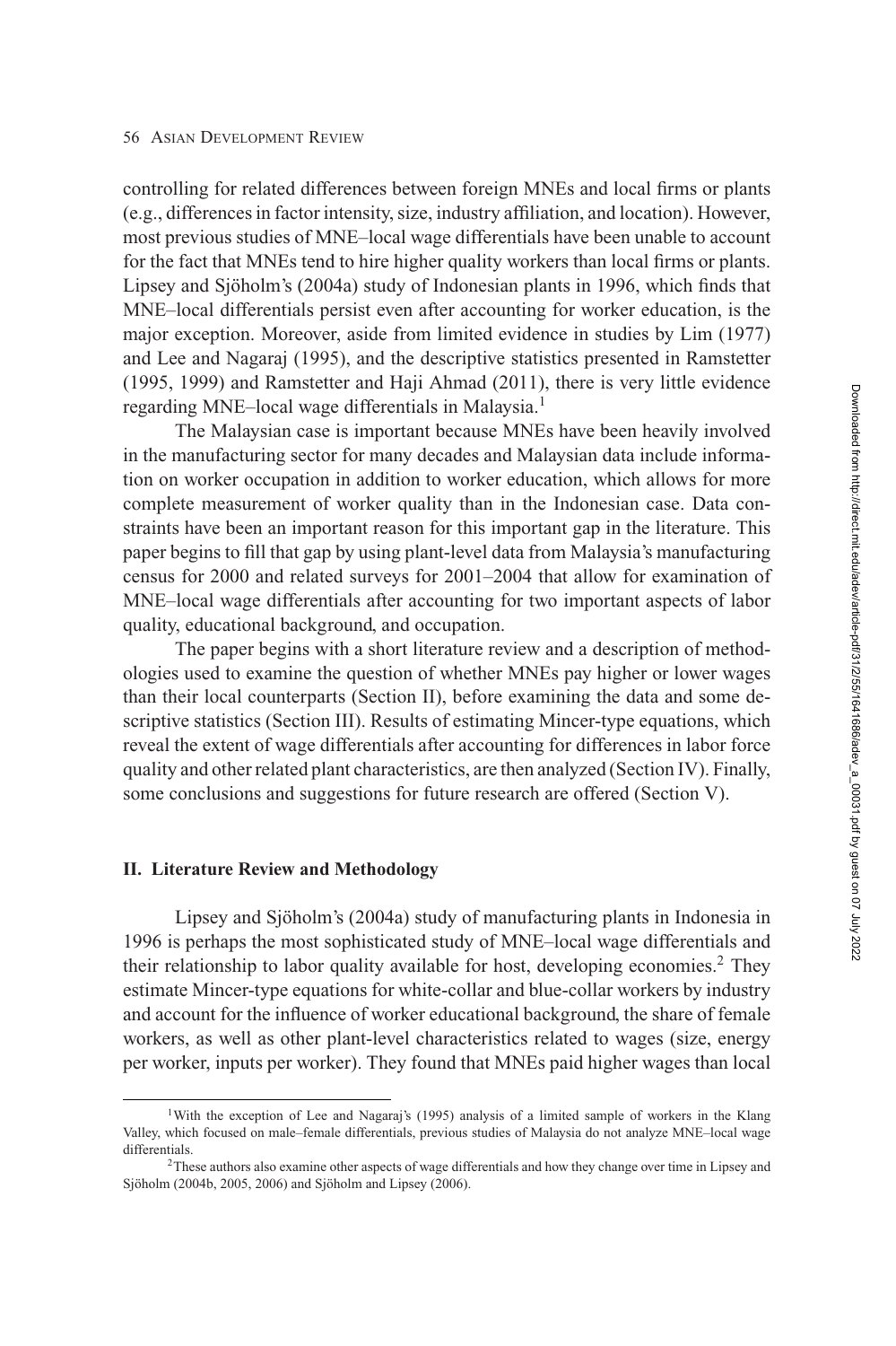plants and that statistically significant wage differentials persisted after accounting for the educational background of the plant's work force and the other plant-level characteristics.

Ramstetter and Phan (2007) also found that positive wage differentials between MNEs and local, private firms in Viet Nam persisted after accounting for firm size, factor intensity, shares of technical workers, and shares of females in the firm's workforce. In contrast, results from Lee and Nagaraj's (1995) sample of workers in the Klang Valley of Malaysia in 1991 suggest that foreign ownership of a plant had no significant effects on wages of either male or female workers, after accounting for the influences of several measures of labor quality (education, experience, occupation, training) and numerous other worker-level and plant-level variables.<sup>3</sup>

Other studies of Malaysia (Lim 1977), Thailand (Movshuk and Matsuoka-Movshuk 2006, Ramstetter 2004), and Venezuela and Mexico (Aitken et al. 1996) have found that MNE–local wage differentials tended to persist after accounting for similar plant-level or firm-level characteristics, but were unable to account for the influences of labor force quality. In addition, Ismail and Haji Mat Zin (2003) and similar studies of workers in other economies reveal significant returns to human capital when measured by worker education, training, and experience, for example. Thus, there is substantial evidence that both plant ownership and worker quality have important influences on worker earnings. It is clear that relatively well-educated, experienced, and well-trained workers generally expect relatively high returns to their work efforts. Firms or plants hiring high-quality workers usually expect relatively high productivity from them and offer commensurate compensation.

The primary reason that MNEs pay higher wages than local plants is probably the well-documented tendency for MNEs to be relatively technology-intensive or skill-intensive compared to non-MNEs (Caves 2007, Dunning 1993, Markusen 2002). However, even relatively sophisticated studies like Lipsey and Sjöholm (2004a) probably fail to fully account for MNE–local differences in skill intensity. For example, in addition to differences in worker education, there may be important differences in worker occupation, training, background, and experience that are often accounted for in studies of wage determination among individuals. In this study of Malaysia, for example, it is possible to account for differences in education and occupation, but the available data do not contain information on worker background (e.g., race, nationality), training, or experience.

Other reasons for MNE–local differentials are perhaps less clear, but there are at least three important possibilities. First, there is substantial evidence that MNEs often find it difficult to identify and retain suitably qualified workers. For example, in 1998, securing adequate quantity and quality of labor was the third most common of 27 possible problems for Japanese affiliates operating in the ASEAN-4 (the

<sup>3</sup>These variables were union membership, marital status, migration status, total hours worked, plant size, and plant export-orientation.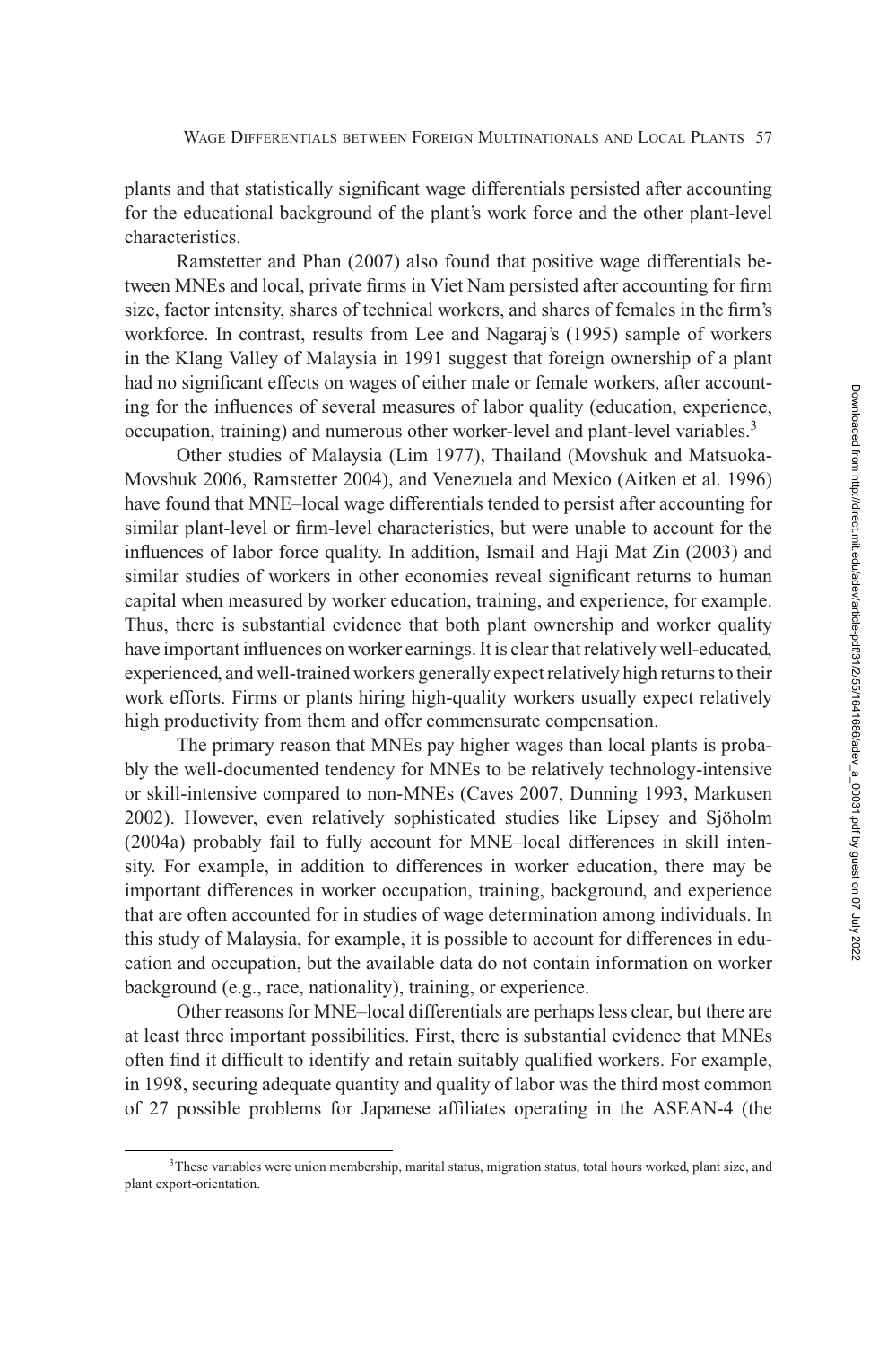four largest developing economies in the Association of Southeast Asian Nations, namely Indonesia, Malaysia, the Philippines, and Thailand), this problem being cited by 8.5% of these MNEs (METI Japan 2001, pp. 536–37).<sup>4</sup> Other surveys also indicated that securing labor supply was the third most frequently cited of 14 investment motives of Japanese affiliates in Malaysia, being cited by 11%–13% of these firms during  $2000-2004$  (Toyo Keizai, various years).<sup>5</sup> Correspondingly, many of the aforementioned studies suggest that MNEs may pay relatively high wages to secure or retain labor in economies like Malaysia.

Second, workers in host economies are often relatively familiar with management practices in local firms and may therefore be relatively reluctant to work for MNEs that often use less familiar management styles. This may lead them to demand a premium for working in the relatively unfamiliar MNE environment. Unfortunately, there is relatively little empirical evidence on this point, though many of the studies reviewed above mention it. On the other hand, relatively recent surveys of Malaysian university graduates suggest that MNEs are actually among the more popular employers for educated workers in this economy.<sup>6</sup>

Third, MNEs are often hypothesized to have important firm-specific assets in relatively large amounts compared to non-MNEs.<sup>7</sup> These firm-specific assets are generally intangible, and many of them are related to worker quality. However, even when an MNE's intangible assets are not directly related to worker skills, they may facilitate higher worker productivity by improving a firm's marketing and management, for example. In other words, the MNE's possession of firm-specific assets has the potential to make workers more productive in MNEs than in non-MNEs, even if labor quality is identical in MNEs and non-MNEs. In such cases, MNEs may find it profitable to pay relatively high wages to compensate for their relatively high productivity, especially when the ability to utilize firm-specific assets is related to workers' firm-specific experience or motivation, for example.

Partially reflecting differences in firm-specific assets, MNE–local wage differentials are thought to result from differences in other plant-level characteristics that might affect labor productivity and/or wages. For example, much of the literature reviewed above suggests that firms or plants that are relatively large or capital-intensive often pay relatively high wages and have relatively high labor

<sup>&</sup>lt;sup>4</sup>The most commonly cited problems were (i) competition for product markets (11.2%) and (ii) political instability (8.6%).

<sup>&</sup>lt;sup>5</sup>The most commonly cited motives were (i) development of local markets and (ii) strengthening of international competitiveness, which were cited by 21%–31% of affiliates.

<sup>6</sup>For example, seven of the top 10 employers in 2008 were foreign companies in Malaysia (http://malaysias100.com/media/foreign-firms-the-favorite), referenced December 2013.

<sup>7</sup>Some theorists (especially Dunning 1993) view the possession of firm-specific assets or ownership advantages as a key necessary condition for a firm to become an MNE (in addition to internalization and location advantages). Other theorists (Buckley and Casson 1992, Casson 1987, Rugman 1980 and 1985) dispute this view, choosing instead to emphasize the role of internalization as the key distinguishing characteristic between MNEs compared to non-MNEs. However, the important point is that all agree that MNEs tend to possess these kinds of firm-specific assets in relatively large amounts.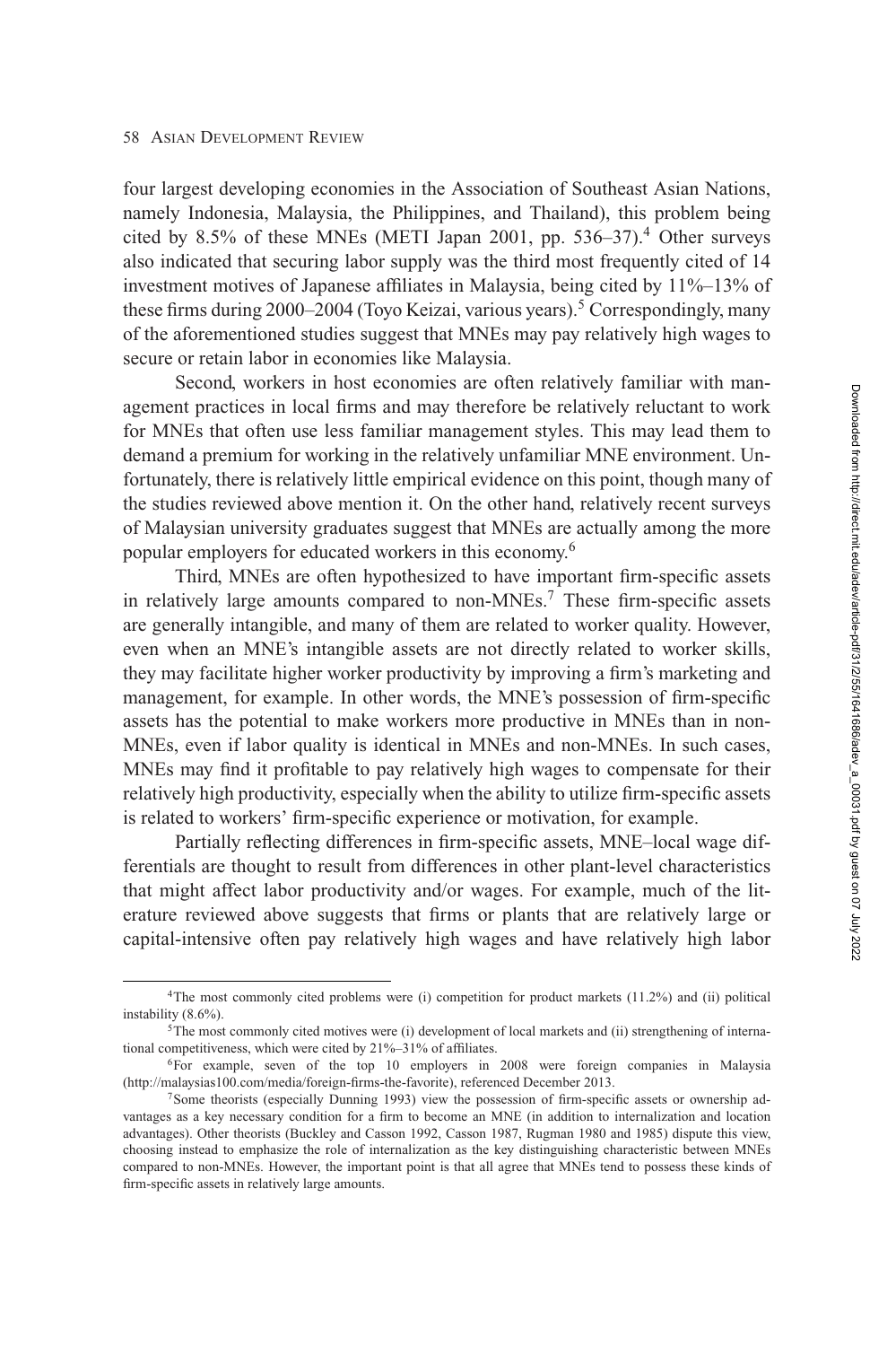productivity. In addition, location and industry affiliation are found to have important influences on the wage levels in firms or plants. Plants with relatively large shares of female workers often tend to pay relatively low average wages because females generally earn less than males, and Malaysia is no exception.<sup>8</sup>

Thus, this paper will follow the previous literature summarized above and estimate earnings equations that account for the influences of worker quality and gender, plant size, factor intensity, location, and industry affiliation, as well as ownership (MNE vs. local owners). Particular attention will be paid to labor quality, which can be measured in two ways with the data obtained. The industry dimension will also be carefully considered by the use of industry dummies in samples of all plants in 17 industries combined and by estimating separate equations for each industry (thereby allowing both intercepts and slopes to vary across industries).

### **III. Data and Descriptive Statistics**

This study employs the micro data underlying Malaysia's census of manufacturing plant activity in 2000 (Department of Statistics 2002) and smaller surveys of stratified samples for 2001–2004 (Department of Statistics various years). If samples are limited to plants with viable basic data (i.e., positive values of paid workers, output, worker compensation, and fixed assets), there were 18,799 plants in the 2000 census, but corresponding samples included only 11,898 to 13,197 plants in 2001–2004 (Ramstetter 2013, Appendix Table 1c). Most of the difference between the census and survey samples results from the census' inclusion of small plants with limited production or employment. For example, if samples are limited to medium-large plants with 20 or more paid workers and viable basic data (positive output, worker compensation, and fixed assets), the 2000 census contained 8,540 plants and the subsequent surveys 7,406 to 7,581 plants. These medium-large plants accounted for 95%–97% of the paid workers (Table 1) and 97%–98% of the output (Ramstetter 2013, Appendix Table 1b) by all plants with viable basic data.

Three types of ownership are identified in these data: majority-local plants, 50-50 joint ventures, and majority-foreign plants. MNEs are thus defined rather narrowly as plants with foreign ownership shares of  $50\%$  or more.<sup>9</sup> MNEs are predominantly medium-large plants which differ from small, predominantly local plants in important ways.<sup>10</sup> Thus, it is more meaningful to limit analyses of MNE–local wage differentials to medium-large plants than to include all plants. In addition

<sup>8</sup>For evidence on Malaysia, see Chapman and Harding (1985), Lee and Nagaraj (1995), Milanovic (2006), and Schafgans (2000).

<sup>9</sup>This definition is narrower than usual because MNEs are usually defined as plants or firms with foreign ownership shares of 10% or more. Unfortunately, it is impossible to use the standard definition because the precise foreign ownership share is not collected.

<sup>10</sup>Medium-large plants accounted for 90%–95% of all MNE plants compared to only 41%–60% of local plants (Ramstetter 2013, Appendix Table 1c). Medium-large plants also accounted for 99.7% or more of the paid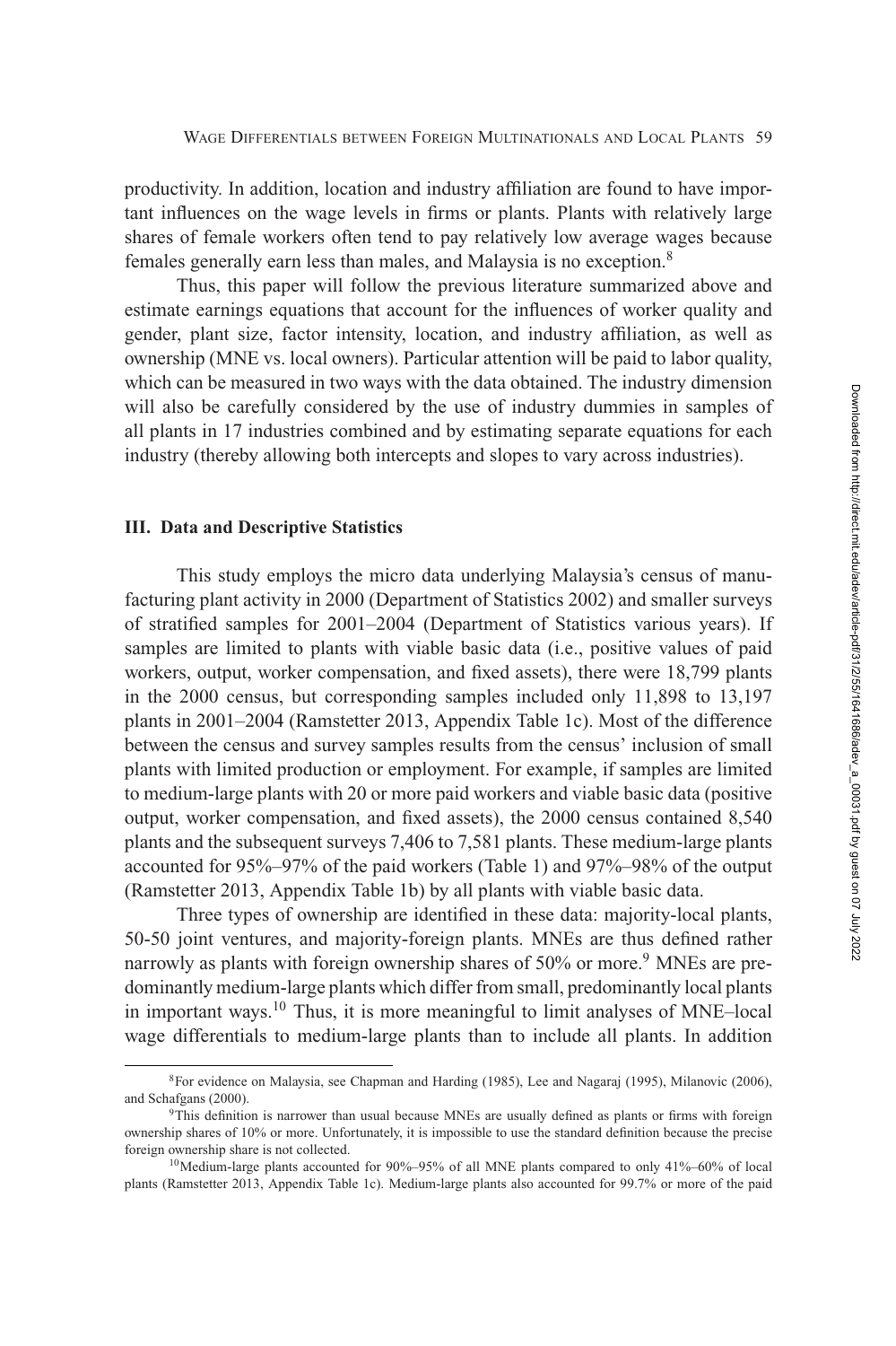|                                                       |         |         | Paid Workers in All Plants (1,000s) | <b>MNE Shares of Paid</b><br>Workers $(\% )$ |         |                |                |                          |                |                |
|-------------------------------------------------------|---------|---------|-------------------------------------|----------------------------------------------|---------|----------------|----------------|--------------------------|----------------|----------------|
| Industry                                              | 2000    | 2001    | 2002                                | 2003                                         | 2004    |                |                | 2000 2001 2002 2003 2004 |                |                |
| Medium-large plants,<br>$20+$ workers                 | 1,498   | 1,341   | 1,441                               | 1,452                                        | 1,501   | 40             | 41             | 40                       | 40             | 40             |
| 17 sample industries                                  | 1.397   | 1.246   | 1.339                               | 1,352                                        | 1,393   | 41             | 42             | 41                       | 41             | 42             |
| Food and beverages                                    | 113.945 | 113.523 | 120.215                             | 123.549                                      | 124.806 | 14             | 14             | 13                       | 12             | 13             |
| <b>Textiles</b>                                       | 44.005  | 39.219  | 43.427                              | 37.962                                       | 36.242  | 48             | 47             | 50                       | 43             | 45             |
| Apparel                                               | 69.244  | 64.769  | 74.281                              | 68.214                                       | 77.000  | 30             | 35             | 42                       | 34             | 49             |
| Wood products                                         |         |         | 123.493 112.469 108.890 111.324     |                                              | 114.278 | 14             | 15             | 15                       | 17             | 17             |
| Paper products                                        | 32.185  | 29.457  | 32.898                              | 30.494                                       | 34.040  | 16             | 21             | 17                       | 15             | 16             |
| Chemicals                                             | 45.406  | 42.147  | 47.076                              | 48.989                                       | 51.367  | 38             | 41             | 41                       | 38             | 39             |
| Rubber products                                       | 72.505  | 67.061  | 66.594                              | 69.072                                       | 72.318  | 36             | 37             | 39                       | 41             | 39             |
| Plastics                                              | 91.455  | 82.441  | 98.369                              | 101.143                                      | 100.176 | 23             | 24             | 28                       | 30             | 31             |
| Non-metallic<br>mineral products                      | 55.508  | 55.623  | 55.732                              | 54.158                                       | 54.182  | 22             | 23             | 24                       | 23             | 24             |
| Basic metals                                          | 39.878  | 37.959  | 40.128                              | 40.835                                       | 42.081  | 24             | 24             | 25                       | 27             | 22             |
| Fabricated metals                                     | 57.730  | 52.093  | 61.743                              | 63.662                                       | 68.045  | 28             | 26             | 24                       | 27             | 24             |
| General machinery                                     | 46.561  | 45.091  | 45.420                              | 44.943                                       | 51.062  | 52             | 47             | 41                       | 38             | 40             |
| Office, computing, and 101.030<br>precision machinery |         | 95.658  | 82.802                              | 81.936                                       | 89.155  | 82             | 85             | 92                       | 91             | 93             |
| Electrical machinery                                  | 77.121  | 60.444  | 65.876                              | 67.848                                       | 67.425  | 54             | 62             | 50                       | 60             | 59             |
| Radio, TV, and<br>communication<br>machinery          |         |         | 330.140 250.308 279.046 292.317     |                                              | 285.123 | 70             | 78             | 74                       | 73             | 73             |
| Motor vehicles                                        | 33.700  | 38.999  | 46.739                              | 47.776                                       | 50.597  | 16             | 12             | 10                       | 15             | 16             |
| Furniture                                             | 63.286  | 59.226  | 69.289                              | 67.987                                       | 75.369  | 20             | 18             | 17                       | 14             | 14             |
| 7 excluded industries                                 | 101     | 94      | 103                                 | 100                                          | 107     | 20             | 21             | 19                       | 16             | 21             |
| Small plants,<br>$1-19$ workers                       | 73      | 48      | 45                                  | 43                                           | 39      | $\overline{2}$ | $\overline{2}$ | $\overline{2}$           | $\overline{2}$ | $\overline{2}$ |

Table 1. **Number of Paid Workers in All Plants with Viable Data and MNE Shares**

Note: Plants with viable data are those with positive paid workers, output, worker compensation, and fixed assets. Excluded industries are tobacco, leather and footwear, publishing, petroleum products, other transport equipment, miscellaneous manufacturing, and recycling.

Source: Author's compilations from micro data underlying Department of Statistics (2002, various years).

to making sample size more consistent over time and allowing more meaningful MNE–local comparisons, dropping small plants has the important advantage of removing most outliers from the samples.<sup>11</sup> The analysis also excludes seven relatively small industries with few MNEs, heterogeneous definitions, and/or heavy government regulation.<sup>12</sup>

workers (Table 1) and the output (Ramstetter 2013, Appendix Table 1b) of all MNEs, while corresponding shares for local plants were 93% or more.

 $11$  For example, in the entire 2000–2004 sample, there were 4,592 observations of plants paying extremely low average compensation per worker of less than RM100 (about \$26) per year. However, only 20 medium-large plants reported similarly low wages.

<sup>&</sup>lt;sup>12</sup>Five of these industries (tobacco, leather and footwear, petroleum products, other transport equipment, and recycling) had only a dozen or fewer medium-large MNE plants in at least 4 of the 5 years, two were heterogeneous and relatively small industries (other transport equipment and miscellaneous manufacturing), and one industry was closely regulated by the government (printing and publishing).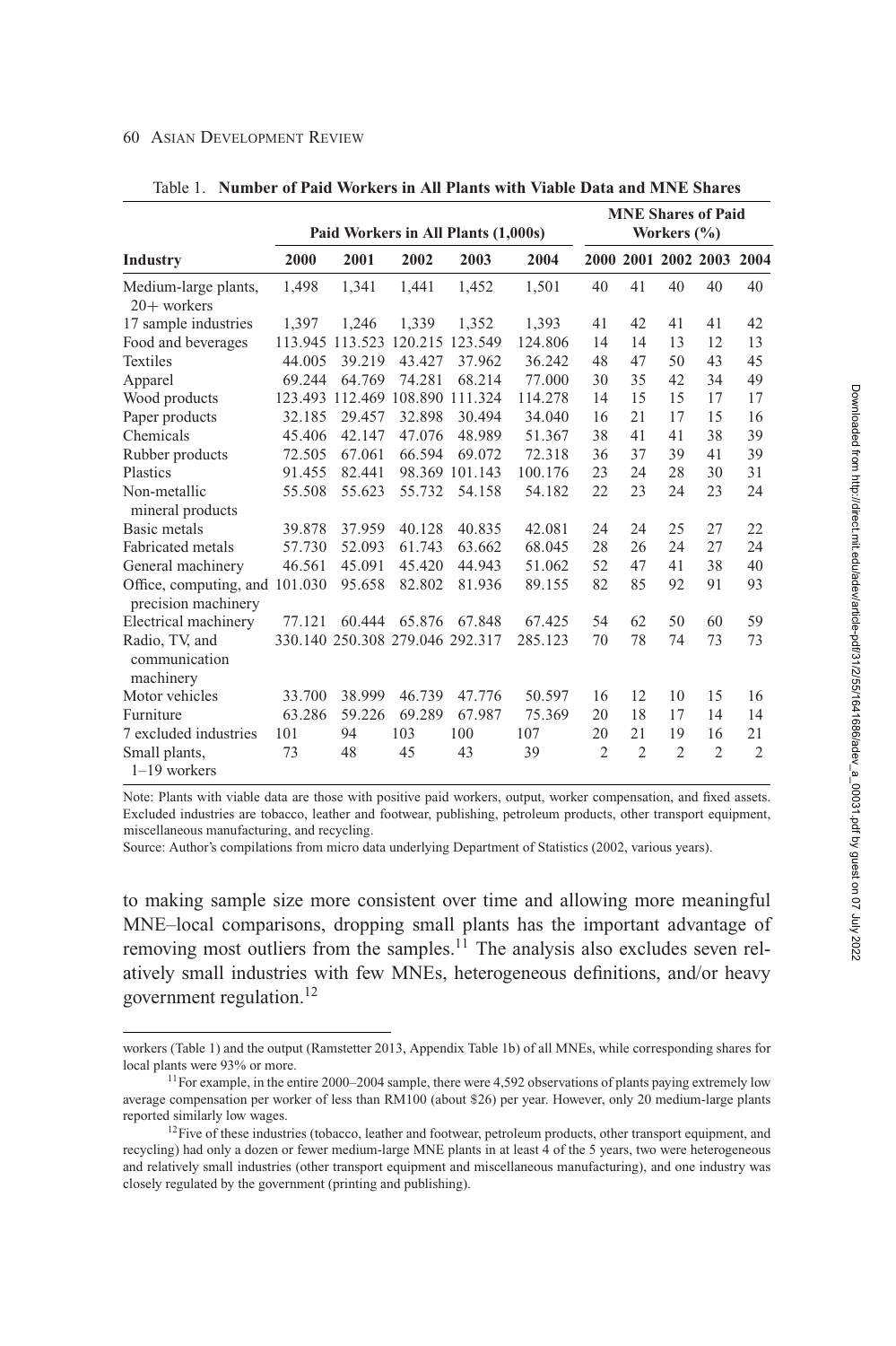The 17 industries included in the sample consist of one combination of two 2-digit categories (office, computing, and precision machinery), three 3-digit categories (rubber, plastics, furniture), and 13 2-digit categories (the remaining industries in Table 1). The criteria for defining the 17 industries were: (i) inclusion of competing plants in the same industry (because there are many multi-product plants in Malaysia, definitions are rather broad); (ii) industry size measured in terms of paid workers or output, and (iii) insuring sufficient samples of MNEs and local plants in each industry to facilitate reasonable comparisons. These 17 industries employed the vast majority of the paid workers in medium-large plants with viable basic data (89%–91%, Table 1).

In 2001, paid employment in the 17 sample industries was 11% lower than in 2000, partially because coverage was lower in survey years than in the census year. However, most of the decline in 2001 probably resulted from the dot.com-related recession, which led to a sharp fall in real manufacturing GDP.<sup>13</sup> Its effects on the three electronics-related industries (office, computing, and precision machinery; electrical machinery; and radio, television, and communication machinery) were particularly large. In these three industries, paid employment declined by 101,881 workers, which was over two-thirds of the decline in all 17 industries (150,705 workers). These three industries accounted for about one-third or more of all paid employment in the 17 industries (36% in 2000, 32%–33% in other years) and are very important in Malaysia.

Radio, TV, and communication machinery was the largest of the 17 industries, employing 330,140 paid workers in 2000, 250,308 in 2001, and 270,046–292,317 in subsequent years (Table 1). MNEs accounted for 70%–78% of these workers and 82%–93% in office, computing, and precision machinery, which was another industry where maximum paid employment topped 100,000 (in 2000). Electrical machinery was a smaller employer (maximum 77,121) with relatively large MNE shares (54%–62%). However, in other industries with large paid employment (over 100,000 in at least one year), MNE shares were much smaller, 12%–14% in food and beverages, 14%–17% in wood, and 23%–31% in plastics. MNEs also played relatively large roles in several of the smaller industries examined in this study. For example, they accounted for 40% or more of the paid workers in at least one year in textiles, apparel, chemicals, rubber, and general machinery. In the 17 industries combined, MNEs accounted for just over two-fifths of paid employment (41%–42%), somewhat larger shares of manufacturing employment than in most of East Asia's large developing economies (Ramstetter 2012b).

MNEs generally paid higher wages, defined as compensation per worker (including payments in kind, social insurance payments, and other items), than local

<sup>13</sup>In 2001, real manufacturing GDP growth was –5.9% if measured at 1987 prices and –4.3% if measured at 2000 prices (Department of Statistics 2011b). This compares to 18% in 2000 (1987 prices), 4.3% (1987 prices) or 4.1% (2000 prices) in 2002, 8.6% (1987 prices) or 9.2% (2000 prices) in 2003, and 9.8% (1987 prices) or 9.6% (2000 prices) in 2004.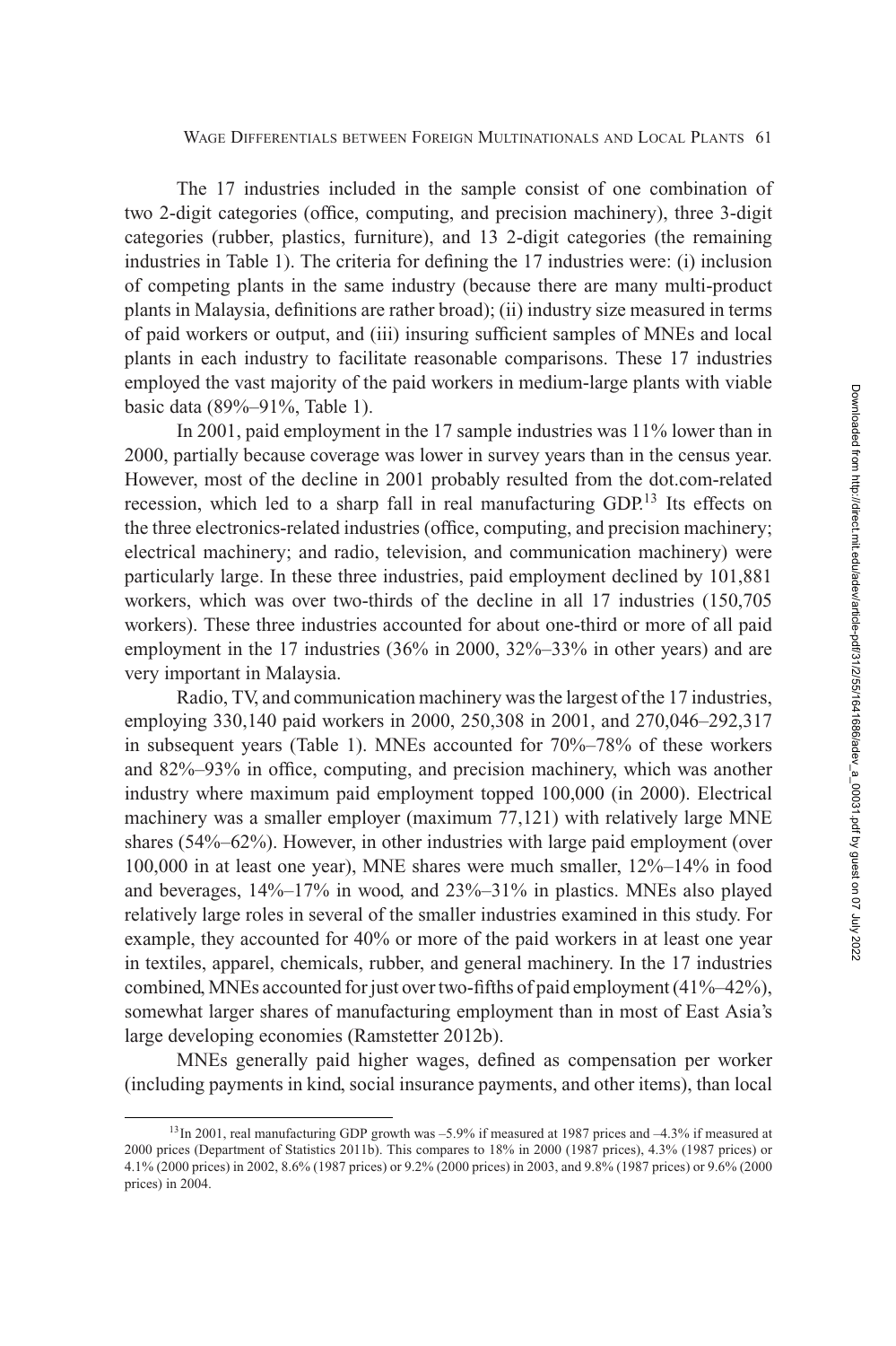|                                               | <b>MNEs</b> (current ringgit/year) |               |                      |                                                                  |                           |                   | <b>MNE-Local Ratios</b> |       |             |       |  |  |  |
|-----------------------------------------------|------------------------------------|---------------|----------------------|------------------------------------------------------------------|---------------------------|-------------------|-------------------------|-------|-------------|-------|--|--|--|
| <b>Industry</b>                               | 2000                               | 2001          | 2002                 | 2003                                                             | 2004                      | 2000              | 2001                    | 2002  | 2003        | 2004  |  |  |  |
| 17 sample industries<br>combined              |                                    |               |                      | 23,205 25,128 25,987 27,092 27,910 1.407 1.464 1.451 1.440 1.432 |                           |                   |                         |       |             |       |  |  |  |
| Food and beverages                            |                                    | 28.428 28.909 |                      | 31,257 31,585 32,886 1.702 1.835 1.931                           |                           |                   |                         |       | 1.852 1.878 |       |  |  |  |
| Textiles                                      | 19.341                             | 20.210        | 20,166               | 20,366                                                           | 19,744 1.307 1.263 1.239  |                   |                         |       | 1.218       | 1.118 |  |  |  |
| Apparel                                       | 13.986                             | 15.085        | 14,508               | 14,969                                                           | 16, 142 1.222 1.279 1.193 |                   |                         |       | 1.210       | 1.380 |  |  |  |
| Wood products                                 | 15.390                             | 15.853        | 15.986               | 15.274                                                           | 16.006 1.177 1.150 1.120  |                   |                         |       | 1.035       | 1.037 |  |  |  |
| Paper products                                | 21.329                             | 23,240        | 23.357               | 26,591                                                           | 24,786                    | 1.184 1.213 1.148 |                         |       | 1.284       | 1.203 |  |  |  |
| Chemicals                                     | 36.959                             | 36.524        | 40.813               | 43,183                                                           | 45,241                    | 1.473 1.401       |                         | 1.463 | 1.469       | 1.502 |  |  |  |
| Rubber products                               | 19.973                             | 20,996        | 21,374               | 21,891                                                           | 23,556 1.302 1.320        |                   |                         | 1.276 | 1.289       | 1.321 |  |  |  |
| Plastics                                      | 19.187                             | 21.252        | 22,820               | 23,429                                                           | 23,020                    |                   | 1.217 1.272 1.307       |       | 1.290       | 1.157 |  |  |  |
| Non-metallic mineral<br>products              |                                    |               | 28,669 30,594 29,863 | 34,416                                                           | 34,133 1.614 1.675 1.570  |                   |                         |       | 1.673       | 1.589 |  |  |  |
| Basic metals                                  |                                    |               |                      | 27,426 30,284 29,044 32,200 30,599 1.285 1.298 1.218             |                           |                   |                         |       | 1.337 1.196 |       |  |  |  |
| Fabricated metals                             | 24.148                             | 24.538        | 24,138               | 25,411                                                           | 26,015 1.398 1.330        |                   |                         | 1.297 | 1.288       | 1.269 |  |  |  |
| General machinery                             | 29.093                             | 32,604        | 34,257               | 37,092                                                           | 36,321                    | 1.409 1.417 1.435 |                         |       | 1.552       | 1.467 |  |  |  |
| Office, computing, and<br>precision machinery | 22.177                             |               | 22,823 25,037        |                                                                  | 24,159 25,862 0.990 0.866 |                   |                         |       | 1.005 0.819 | 0.928 |  |  |  |
| Electrical machinery                          |                                    |               |                      | 19,207 21,746 21,907 22,944 23,312 1.117 1.169 1.073 1.094 1.041 |                           |                   |                         |       |             |       |  |  |  |
| Radio, TV, and<br>communication<br>machinery  | 21.109                             |               |                      | 24,046 22,766 23,790 24,426 1.145 1.261                          |                           |                   |                         | 1.205 | -1.111      | 0.992 |  |  |  |
| Motor vehicles                                | 25.510                             | 23,890        |                      | 26,642 29,720 28,633 1.424 1.204 1.281 1.397 1.271               |                           |                   |                         |       |             |       |  |  |  |
| Furniture                                     | 15.141                             |               |                      | 16,507 16,839 18,530 18,455 1.188 1.263 1.180                    |                           |                   |                         |       | 1.307       | 1.247 |  |  |  |

Table 2. **Mean Annual Compensation per Paid Worker in Medium-Large MNEs and MNE-Local Differentials**

Note: Plants with viable data are those with positive paid workers, output, worker compensation, and fixed assets. Excluded industries are tobacco, leather and footwear, publishing, petroleum products, other transport equipment, miscellaneous manufacturing, and recycling.

Source: Author's compilations from micro data underlying Department of Statistics (2002, various years).

plants (Table 2).<sup>14</sup> If all 17 industries are combined, this definition of wages was an average of 41%–46% higher in MNEs than in local plants. However, there was a large variation in wage levels and MNE–local wage differentials among industries. MNE wages were highest in chemicals in all years and increased from just over RM36,000 (just under \$1,000) in 2000–2001 to RM45,241 in 2004. MNEs also paid relatively high wages in general machinery, non-metallic mineral products, food and beverages, and basic metals. At the other end of the scale, MNE wages were lowest in apparel, wood, and furniture, ranging from just under RM14,000 to about RM18,500.

MNE–local differentials tended to be largest in the industries where MNEs paid relatively high wages: food and beverages (70%–93%), non-metallic mineral products (57%–68%), chemicals (40%–50%), and general machinery (41%–55%).

<sup>14</sup>In sample plants, narrowly defined wages accounted for an average of 82%–84% of total compensation, while payments in kind accounted for 5%–6%, social insurance payments for 8%, and other items for the remainder.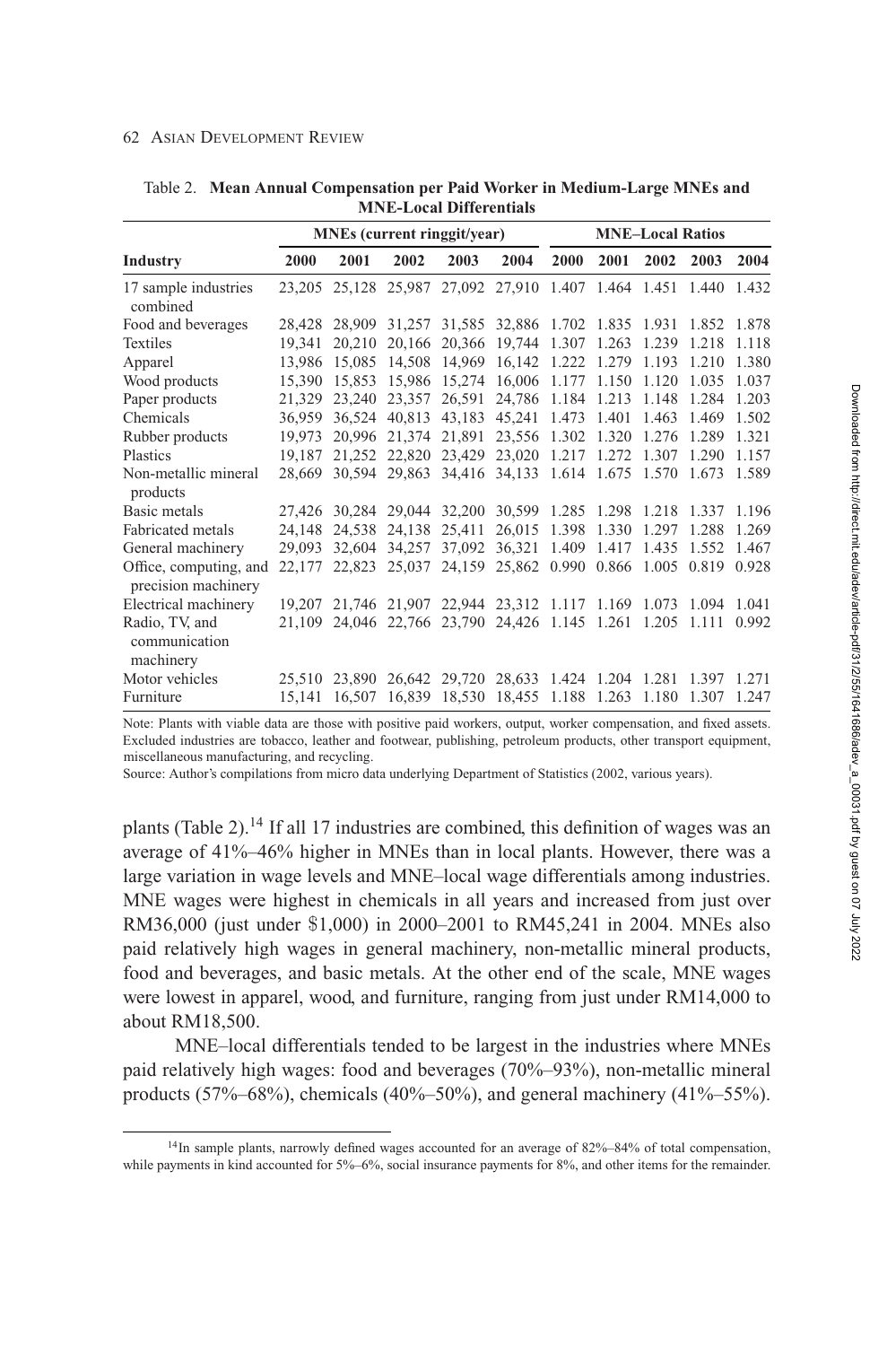On the other hand, negative differentials were only observed in office, computing, and precision machinery (2000–2001 and 2003–2004); and radio, TV, and communication machinery (2004). Wage differentials were positive but relatively small in electrical machinery and wood (4%–18%). MNE–local wage differentials were positive in 15 of the 17 industries in all years, exceeding 10% in the vast majority (14–16) of sample industries and 20% in a majority (10–13 industries).

Not surprisingly, similarly large variation across industries is observed in several measures of labor quality, measured either in terms of worker occupation or educational achievement, though variation of worker quality is less pronounced over time. If all 17 industries are combined, the mean share of paid workers in highly paid occupations, defined as management (including proprietors), professionals, and technicians, in paid workers, was 20% in MNEs in 2000 and 22%–23% thereafter (Table 3).<sup>15</sup> These shares were  $28\% - 37\%$  higher than in local plants (ratios of 1.28–1.37 in Table 3). Consistent with the notion that wages are closely related to labor quality, the industry distribution of shares of highly paid workers was similar to the industry distribution of wages. For example, in MNEs, the share of workers in highly paid occupations varied from 9%–10% in apparel, 9%–11% in wood, and 12%–17% in furniture to 27%–32% in general machinery, 23%–26% in food and beverages, 33%–36% in chemicals, and 26%–30% in basic metals. MNE–local differentials for shares of highly paid workers were positive (ratios in excess of 1) in all 17 industries in 2000, 14–15 industries in 2001–2003, and 11 industries in 2004. However, these differentials were generally smaller than corresponding wage differentials. Relatively large differentials exceeding 10% were observed in only 8 industries in 2004 and 11–13 industries in other years.

Combining all 17 industries, highly educated workers (those with some kind of tertiary education) accounted for 16% of all workers in MNEs in 2000 and this share rose to 19% in 2003–2004 (Table 4). Similar to shares of highly paid workers, shares of highly educated workers were highest in chemicals and general machinery (averaging 30%–31%), followed by non-metallic mineral products; radio, TV, and communication machinery; and basic metals. These shares were often substantially higher in MNEs than in local plants. If all 17 industries were combined, these differentials computed to 61% in 2000, 83%–90% in 2001–2003, and 71% in 2004. At the industry level, MNEs had higher shares in 12–15 of the 17 industries. Moreover, differentials exceeded 10% in 11–14 industries and 20% in 9–13 industries. In other words, MNEs clearly hired relatively large shares of highly educated workers compared to local plants.

MNEs also tended to hire relatively large shares of moderately educated workers (those who completed the Malaysian Education Certificate or SPM but

<sup>&</sup>lt;sup>15</sup>Occupations that tended to be lowly paid were defined as clerics and related workers, elementary occupations, plant and machine operators, assemblers, and part-time workers.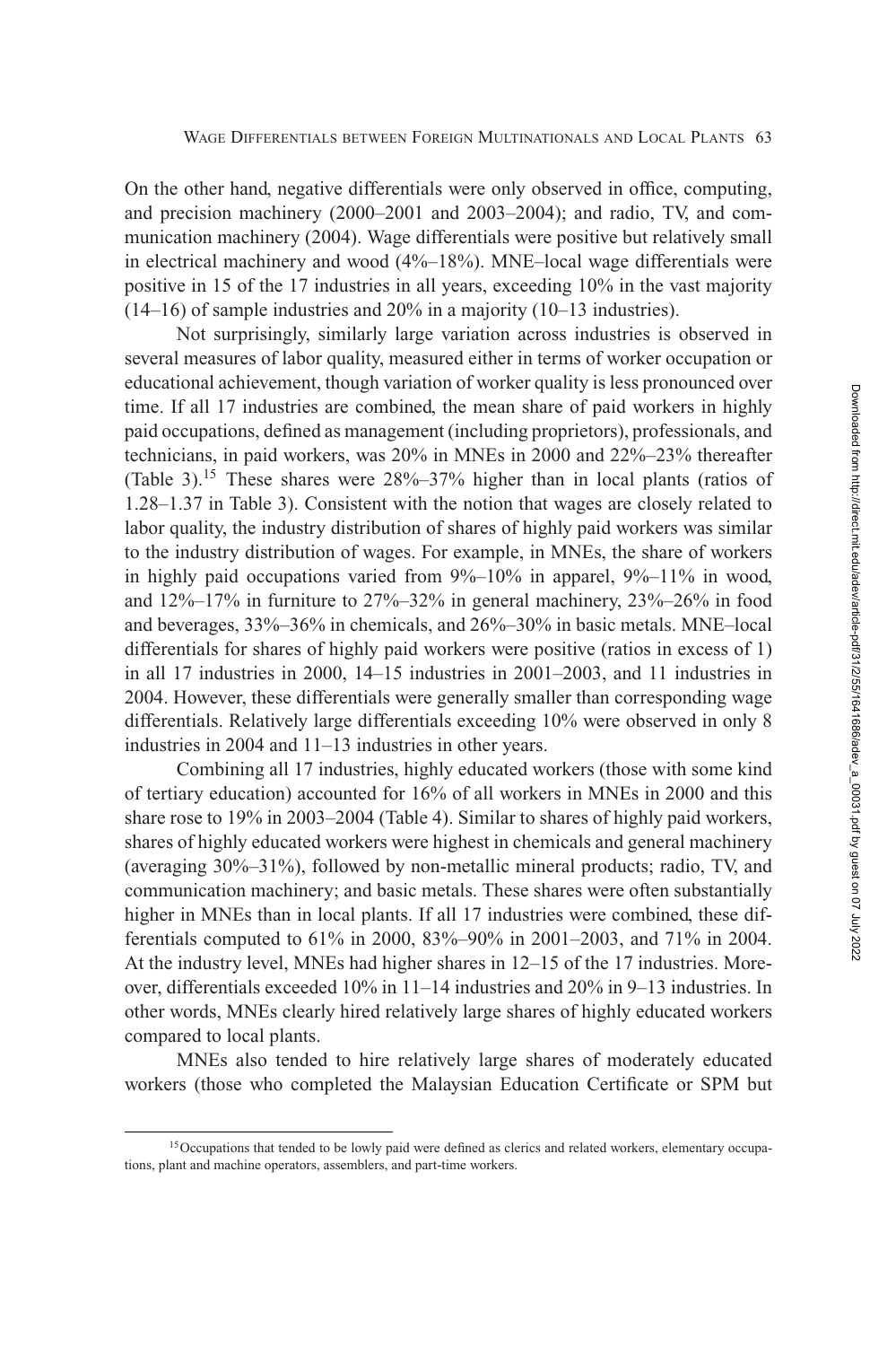|                                               |      |      | MNEs (% of paid workers) |      |      | <b>MNE-Local Ratios</b> |       |       |       |       |  |
|-----------------------------------------------|------|------|--------------------------|------|------|-------------------------|-------|-------|-------|-------|--|
| Industry                                      | 2000 | 2001 | 2002                     | 2003 | 2004 | 2000                    | 2001  | 2002  | 2003  | 2004  |  |
| 17 sample industries<br>combined              | 20   | 22   | 22                       | 23   | 22   | 1.369                   | 1.338 | 1.282 | 1.360 | 1.276 |  |
| Food and beverages                            | 23   | 25   | 26                       | 25   | 24   | 1.456                   | 1.513 | 1.474 | 1.504 | 1.436 |  |
| Textiles                                      | 17   | 19   | 19                       | 19   | 16   | 1.150                   | 1.205 | 1.061 | 1.128 | 0.978 |  |
| Apparel                                       | 9    | 9    | 10                       | 9    | 9    | 1.104                   | 0.904 | 0.969 | 0.886 | 0.555 |  |
| Wood products                                 | 11   | 10   | 11                       | 9    | 10   | 1.022                   | 0.949 | 0.908 | 0.856 | 0.932 |  |
| Paper products                                | 19   | 20   | 22                       | 24   | 21   | 1.212                   | 1.250 | 1.262 | 1.365 | 1.244 |  |
| Chemicals                                     | 33   | 33   | 35                       | 36   | 34   | 1.378                   | 1.272 | 1.281 | 1.277 | 1.270 |  |
| Rubber products                               | 15   | 16   | 16                       | 15   | 16   | 1.129                   | 1.107 | 1.115 | 1.114 | 1.117 |  |
| Plastics                                      | 19   | 22   | 20                       | 20   | 18   | 1.286                   | 1.234 | 1.137 | 1.221 | 1.036 |  |
| Non-metallic mineral<br>products              | 22   | 22   | 21                       | 26   | 24   | 1.468                   | 1.333 | 1.185 | 1.567 | 1.410 |  |
| Basic metals                                  | 26   | 25   | 27                       | 30   | 26   | 1.407                   | 1.185 | 1.228 | 1.395 | 1.317 |  |
| Fabricated metals                             | 20   | 20   | 21                       | 22   | 20   | 1.286                   | 1.129 | 1.106 | 1.183 | 1.045 |  |
| General machinery                             | 27   | 29   | 30                       | 32   | 31   | 1.401                   | 1.505 | 1.295 | 1.450 | 1.329 |  |
| Office, computing, and<br>precision machinery | 20   | 20   | 22                       | 24   | 24   | 1.084                   | 0.905 | 1.129 | 1.034 | 0.946 |  |
| Electrical machinery                          | 18   | 20   | 21                       | 20   | 20   | 1.083                   | 1.087 | 1.063 | 0.983 | 0.952 |  |
| Radio, TV, and<br>communication<br>machinery  | 20   | 23   | 23                       | 22   | 23   | 1.239                   | 1.150 | 1.028 | 1.019 | 0.962 |  |
| Motor vehicles                                | 20   | 20   | 22                       | 24   | 22   | 1.177                   | 1.067 | 1.107 | 1.321 | 1.198 |  |
| Furniture                                     | 12   | 12   | 13                       | 17   | 13   | 1.080                   | 1.096 | 1.111 | 1.353 | 1.028 |  |

Table 3. **Mean Shares of Paid Workers with Highly Paid Occupations in Sample MNEs and MNE–Local Differentials**

Note: Plants with viable data are those with positive paid workers, output, worker compensation, and fixed assets. Excluded industries are tobacco, leather and footwear, publishing, petroleum products, other transport equipment, miscellaneous manufacturing, and recycling. Highly paid occupations are (i) proprietors, business partners, (ii) managers, professionals, executives, and (iii) technicians, professionals.

Source: Author's compilations from micro data underlying Department of Statistics (2002, various years).

did not continue to tertiary education, Table 5). If all 17 industries are combined, these workers accounted for just under two-fifths of all employees in MNEs, and these shares were 20%–37% higher than in local plants. The highest MNE shares were observed in motor vehicles; radio, TV, and communication machinery; office, computing, and precision machinery; paper products; and electrical machinery. In other words, MNEs were relatively large employers in the three electronics-related industries, and they also hired relatively large shares of moderately educated workers in these industries.

MNE–local differentials were again positive in most industries, 12 in 2000 and 15–16 industries in subsequent years. Differentials exceeded 10% in eight industries in 2000 and 11–13 industries in subsequent years. Thus, MNEs hired relatively large shares of both moderately and highly educated workers, and MNE–local differentials were substantially larger for highly educated worker shares than for moderately educated worker shares. Conversely, Tables 4 and 5 also make it clear that MNEs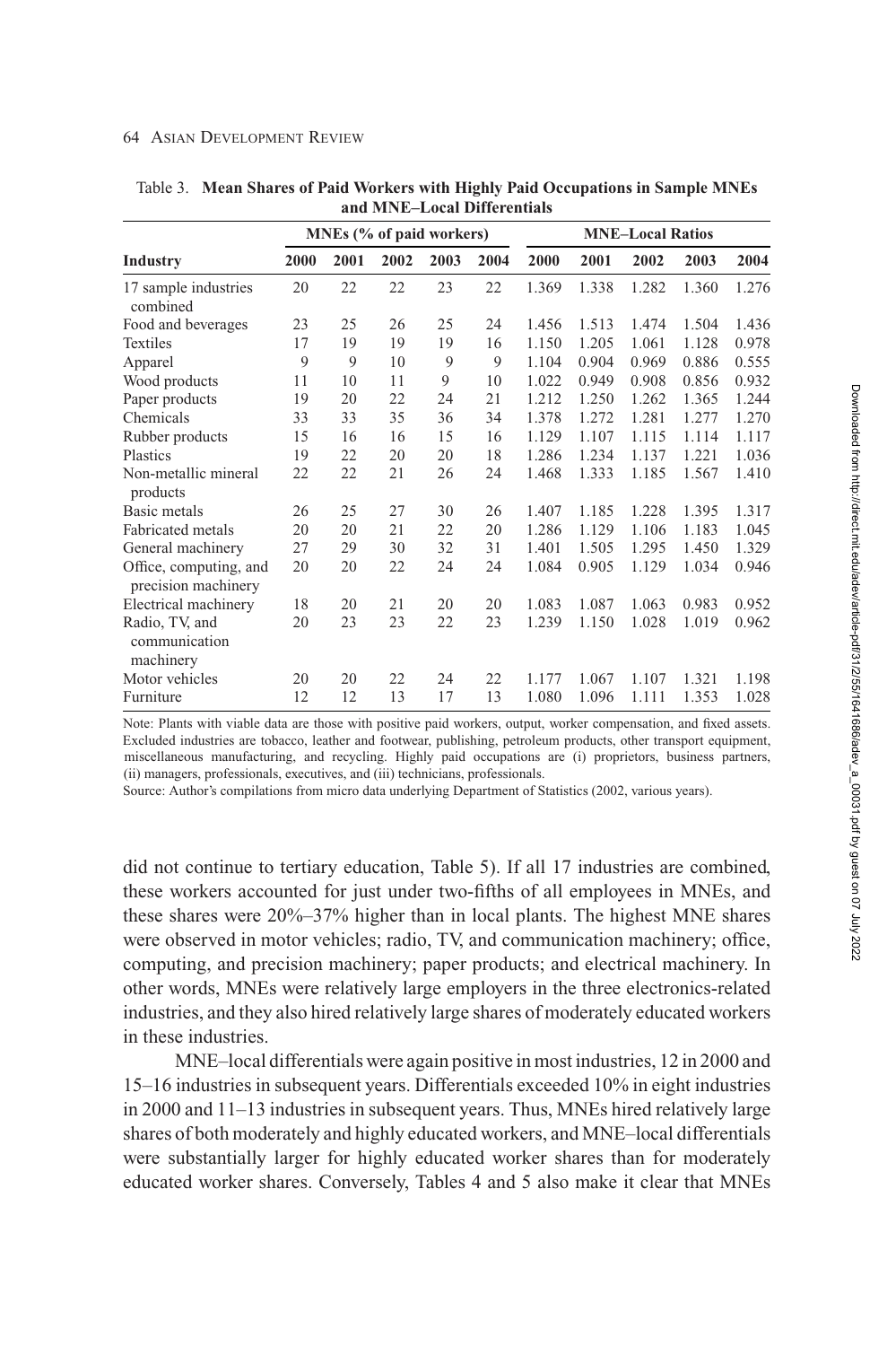|                                               |      |      | MNEs (% of all workers) |      |      | <b>MNE-Local Ratios</b> |       |       |       |       |  |
|-----------------------------------------------|------|------|-------------------------|------|------|-------------------------|-------|-------|-------|-------|--|
| Industry                                      | 2000 | 2001 | 2002                    | 2003 | 2004 | 2000                    | 2001  | 2002  | 2003  | 2004  |  |
| 17 sample industries<br>combined              | 16   | 17   | 18                      | 19   | 19   | 1.611                   | 1.879 | 1.901 | 1.828 | 1.706 |  |
| Food and beverages                            | 17   | 17   | 19                      | 19   | 19   | 2.113                   | 2.435 | 2.658 | 2.563 | 2.370 |  |
| <b>Textiles</b>                               | 9    | 8    | 8                       | 10   | 9    | 0.933                   | 0.928 | 0.824 | 0.914 | 0.889 |  |
| Apparel                                       | 5    | 5    | 5                       | 5    | 4    | 1.068                   | 1.271 | 1.030 | 0.956 | 0.629 |  |
| Wood products                                 | 7    | 7    | 7                       | 6    | 6    | 1.426                   | 1.488 | 1.488 | 1.201 | 1.143 |  |
| Paper products                                | 16   | 15   | 17                      | 18   | 16   | 1.312                   | 1.424 | 1.442 | 1.368 | 1.225 |  |
| Chemicals                                     | 28   | 29   | 31                      | 32   | 34   | 1.517                   | 1.677 | 1.626 | 1.582 | 1.557 |  |
| Rubber products                               | 11   | 10   | 9                       | 10   | 10   | 1.200                   | 1.283 | 1.129 | 1.074 | 1.139 |  |
| Plastics                                      | 14   | 16   | 18                      | 17   | 15   | 1.292                   | 1.593 | 1.625 | 1.545 | 1.209 |  |
| Non-metallic mineral<br>products              | 19   | 19   | 19                      | 25   | 21   | 2.000                   | 2.288 | 2.203 | 2.797 | 2.029 |  |
| Basic metals                                  | 18   | 17   | 18                      | 20   | 18   | 1.268                   | 1.337 | 1.426 | 1.464 | 1.269 |  |
| Fabricated metals                             | 16   | 16   | 17                      | 18   | 18   | 1.258                   | 1.578 | 1.762 | 1.694 | 1.643 |  |
| General machinery                             | 26   | 28   | 31                      | 35   | 31   | 1.996                   | 2.207 | 2.086 | 2.448 | 1.930 |  |
| Office, computing, and<br>precision machinery | 16   | 15   | 16                      | 19   | 21   | 0.975                   | 0.712 | 0.820 | 0.695 | 0.731 |  |
| Electrical machinery                          | 14   | 17   | 18                      | 17   | 17   | 0.973                   | 1.288 | 1.233 | 0.972 | 0.969 |  |
| Radio, TV, and<br>communication<br>machinery  | 16   | 19   | 18                      | 18   | 20   | 1.048                   | 1.234 | 1.026 | 0.983 | 0.953 |  |
| Motor vehicles                                | 15   | 14   | 19                      | 20   | 18   | 1.182                   | 1.124 | 1.340 | 1.548 | 1.375 |  |
| Furniture                                     | 7    | 6    | 6                       | 9    | 8    | 0.986                   | 0.911 | 1.236 | 1.379 | 1.152 |  |

Table 4. **Mean Shares of All (Paid and Unpaid) Workers with High Education in Sample MNEs and MNE–Local Differentials**

Note: Plants with viable data are those with positive paid workers, output, worker compensation, and fixed assets. Excluded industries are tobacco, leather and footwear, publishing, petroleum products, other transport equipment, miscellaneous manufacturing, and recycling. High education is defined as education beyond the Malaysian Education Certificate (SPM), an exam taken by all students in the fifth year of secondary school (i.e., some level of vocational school, college, university, or graduate school).

Source: Author's compilations from micro data underlying Department of Statistics (2002, various years).

hired relatively small shares of workers who did not complete the SPM and are considered relatively unskilled in Malaysia.<sup>16</sup>

Information on the race of Malaysian workers and the number of and nationality of foreign workers are two other indicators potentially related to labor quality which were collected in the 2000 and 2005 censuses (and probably in the surveys for interim years).<sup>17</sup> Probably because this information is sensitive in Malaysia, it was not included in the data sets provided for this and related studies. The lack of information on foreign workers is probably of most consequence because the number of foreign workers in manufacturing plants rose rapidly during the period

<sup>&</sup>lt;sup>16</sup>In all 17 industries combined, shares of workers not completing SPM were 48% for MNEs in 2000 and 42%–44% thereafter, or 20%–31% below corresponding shares in local plants.

<sup>&</sup>lt;sup>17</sup>I have a copy of the survey form for the 2005 census and have been told that the same form was used in 2000–2004 by Malaysian officials.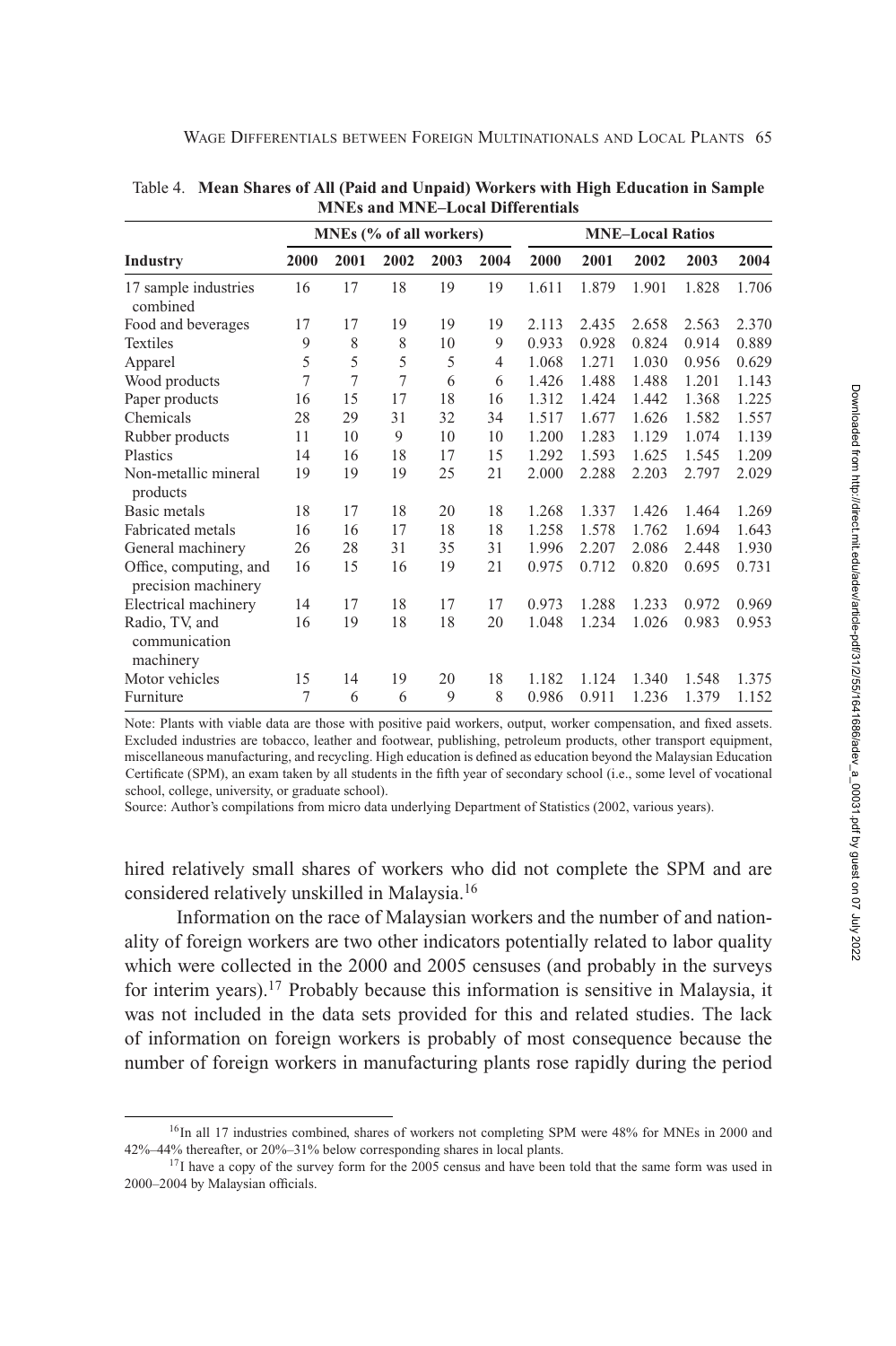|                                               |      |      | MNEs $\frac{6}{6}$ of paid & unpaid<br>workers) |      |      | <b>MNE-Local Ratios</b> |       |       |       |       |
|-----------------------------------------------|------|------|-------------------------------------------------|------|------|-------------------------|-------|-------|-------|-------|
| Industry                                      | 2000 | 2001 | 2002                                            | 2003 | 2004 | 2000                    | 2001  | 2002  | 2003  | 2004  |
| 17 sample industries<br>combined              | 36   | 39   | 39                                              | 39   | 39   | 1.201                   | 1.369 | 1.355 | 1.341 | 1.283 |
| Food and beverages                            | 35   | 37   | 35                                              | 34   | 38   | 1.295                   | 1.372 | 1.344 | 1.236 | 1.328 |
| <b>Textiles</b>                               | 32   | 34   | 40                                              | 36   | 38   | 1.075                   | 1.013 | 1.219 | 1.134 | 1.137 |
| Apparel                                       | 16   | 22   | 20                                              | 20   | 24   | 0.781                   | 1.066 | 1.012 | 0.884 | 0.816 |
| Wood products                                 | 17   | 22   | 21                                              | 22   | 21   | 0.921                   | 1.180 | 1.083 | 1.162 | 1.100 |
| Paper products                                | 39   | 41   | 44                                              | 45   | 43   | 1.109                   | 1.250 | 1.290 | 1.282 | 1.179 |
| Chemicals                                     | 41   | 41   | 42                                              | 42   | 40   | 1.104                   | 1.161 | 1.131 | 1.074 | 1.033 |
| Rubber products                               | 28   | 32   | 34                                              | 31   | 35   | 1.049                   | 1.178 | 1.309 | 1.203 | 1.282 |
| Plastics                                      | 35   | 42   | 41                                              | 40   | 38   | 1.024                   | 1.316 | 1.337 | 1.332 | 1.181 |
| Non-metallic mineral<br>products              | 33   | 35   | 34                                              | 34   | 34   | 1.275                   | 1.392 | 1.425 | 1.416 | 1.412 |
| Basic metals                                  | 38   | 45   | 46                                              | 39   | 37   | 1.127                   | 1.344 | 1.336 | 1.230 | 1.160 |
| Fabricated metals                             | 39   | 41   | 40                                              | 38   | 38   | 1.111                   | 1.378 | 1.394 | 1.275 | 1.277 |
| General machinery                             | 39   | 41   | 40                                              | 40   | 40   | 1.104                   | 1.085 | 1.098 | 1.088 | 1.044 |
| Office, computing, and<br>precision machinery | 44   | 43   | 42                                              | 48   | 47   | 0.937                   | 0.948 | 0.864 | 1.205 | 1.219 |
| Electrical machinery                          | 34   | 43   | 41                                              | 45   | 45   | 0.794                   | 1.101 | 1.042 | 1.116 | 1.101 |
| Radio, TV, and communication<br>machinery     | 43   | 48   | 46                                              | 49   | 48   | 1.007                   | 1.294 | 1.119 | 1.146 | 1.064 |
| Motor vehicles                                | 47   | 51   | 48                                              | 49   | 47   | 1.217                   | 1.360 | 1.231 | 1.249 | 1.185 |
| Furniture                                     | 20   | 24   | 20                                              | 24   | 21   | 0.711                   | 1.015 | 0.877 | 0.992 | 0.809 |

Table 5. **Mean Shares of All (Paid and Unpaid) Workers with Mid-level Education in Sample MNEs and MNE–Local Differentials**

Note: Plants with viable data are those with positive paid workers, output, worker compensation, and fixed assets. Excluded industries are tobacco, leather and footwear, publishing, petroleum products, other transport equipment, miscellaneous manufacturing, and recycling. Mid-level education is defined as successful completion of the Malaysian Education Certificate (SPM), an exam taken by all students in the fifth year of secondary school, but no further education.

Source: Author's compilations from micro data underlying Department of Statistics (2002, various years).

studied, from 219,633 or 14% of all manufacturing workers in 2000 to 366,095 or 22% of the total in 2005 (World Bank 2013, pp. 24 and 193).

Because foreign workers tend to be relatively unskilled and paid less than Malaysian nationals, MNE–local wage differentials may also be related to differences in foreign worker shares in MNEs and local plants. Many foreign workers are also known to work in the relatively labor-intensive, MNE-dominated electronicsrelated machinery industries (Bormann et al. 2010). However, I know of no published information on the extent to which shares of foreign workers differ between mediumlarge MNEs and local plants. Moreover, it is important to note that information on race, nationality, and sex of workers reflects both aspects of worker quality and the extent to which a group is discriminated against in the workplace or in educational institutions, for example.

In summary, these industry-level compilations suggest MNEs tend to pay relatively high wages, as well as hire relatively large portions of workers in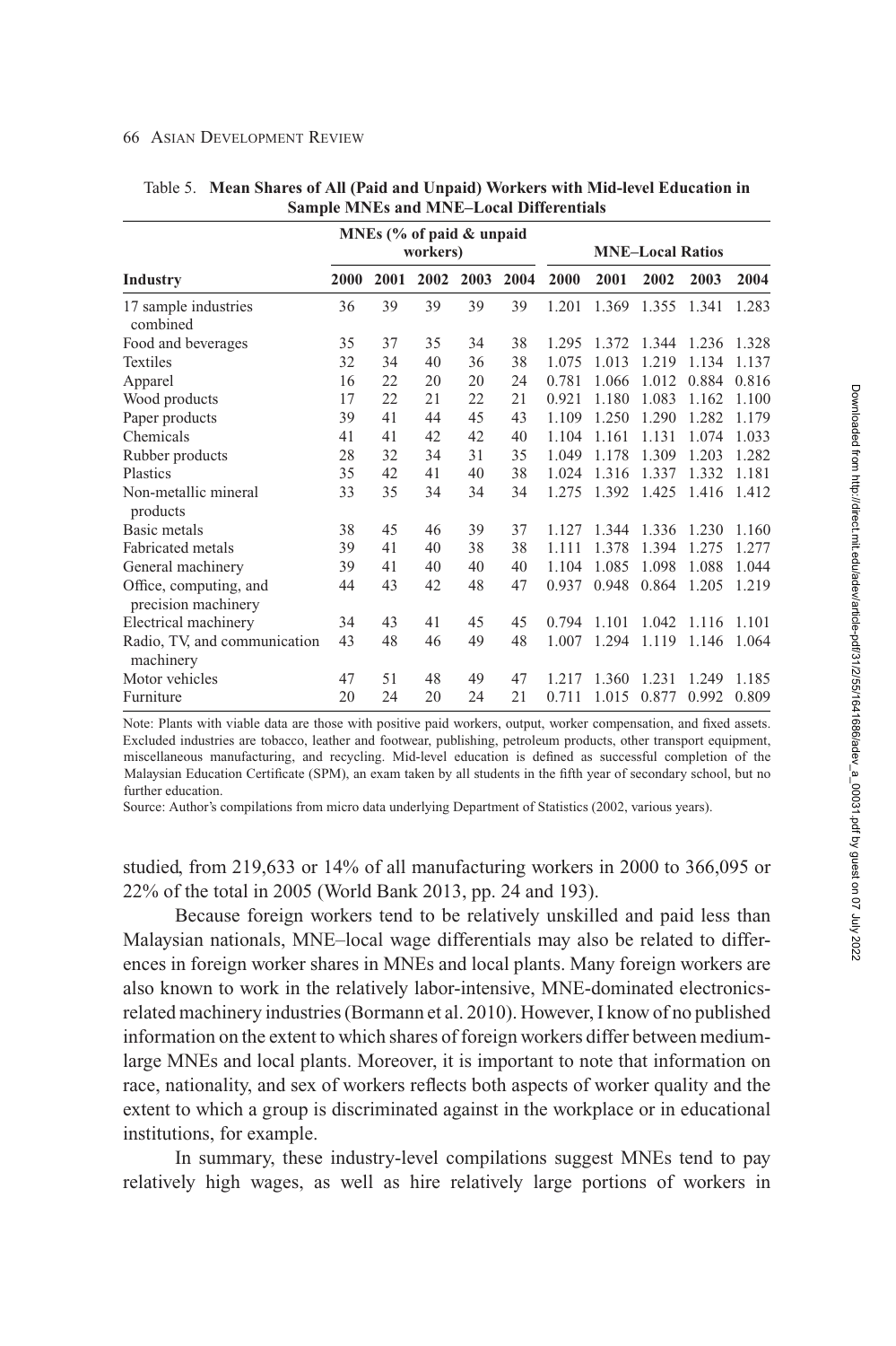high-paid occupations and with moderate or high education. Previous compilations also suggest that MNEs tend to be much larger and somewhat more capital-intensive than local plants during this period (Ramstetter and Haji Ahmad 2011). These differences can all explain at least part of the observed wage differentials between MNEs and local plants. It is thus of interest to examine whether wage differentials persist after accounting for these differences between MNEs and local plants.

## **IV. Results of Estimating Earnings Equations**

Using a specification similar to that of Lipsey and Sjöholm  $(2004a)$ , the extent to which MNE–local wage differentials persist after accounting for the influences of plant-level capital intensity and size, as well as worker occupation, education, and sex, can be investigated by including a dummy variable identifying MNE plants in a typical earnings equation such as the following:

$$
LCE = a_0 + a_1(LKE) + a_2(LO) + a_3(SH) + a_4(S3) + a_5(S2) + a_6(SF) + a_7(DF)
$$
\n(1)

where

 $LCE = \log$  of compensation per employee in a plant (2000 ringgit)  $LKE = \log$  of fixed assets per employee in a plant (2000 ringgit)  $LO =$  plant size, measured as the log of output in a plant (2000 ringgit)  $SH =$  share of paid workers in highly paid occupations in a plant  $(\%)$  $S3$  = share of paid and unpaid workers with high education in a plant  $(\%)$  $S2$  = share of paid and unpaid workers with mid-level education in a plant (%)  $SF =$  share of paid workers that are female in a plant  $(\%)$  $DF =$  dummy variable identifying MNE plants (=1 if MNE, 0 otherwise)

As in Table 2, the dependent variable is defined to include all compensation to employees including all bonuses, payments in kind, social insurance payments, and other compensation. Nominal wages are converted to real values using the consumer price index. Reflecting previous discussion, signs of the coefficients on capital intensity  $(a_1)$  and size  $(a_2)$  are generally expected to be positive because capital-intensive and larger plants are generally expected to have more productive and better paid workers than smaller, more labor-intensive ones. Capital intensity and output are converted to real values using GDP deflators for 24 industries, which were generally defined at the 2-digit or 3-digit level (Department of Statistics 2011a).<sup>18</sup>

Plants with higher quality workforces are expected to pay relatively high wages and the coefficients  $a_3$ ,  $a_4$ , and  $a_5$  are thus expected to be positive. In contrast,

<sup>&</sup>lt;sup>18</sup>This is reasonable for output but not very accurate for capital because changes in asset prices are not reflected. Unfortunately, I know of no deflators for fixed assets in Malaysia.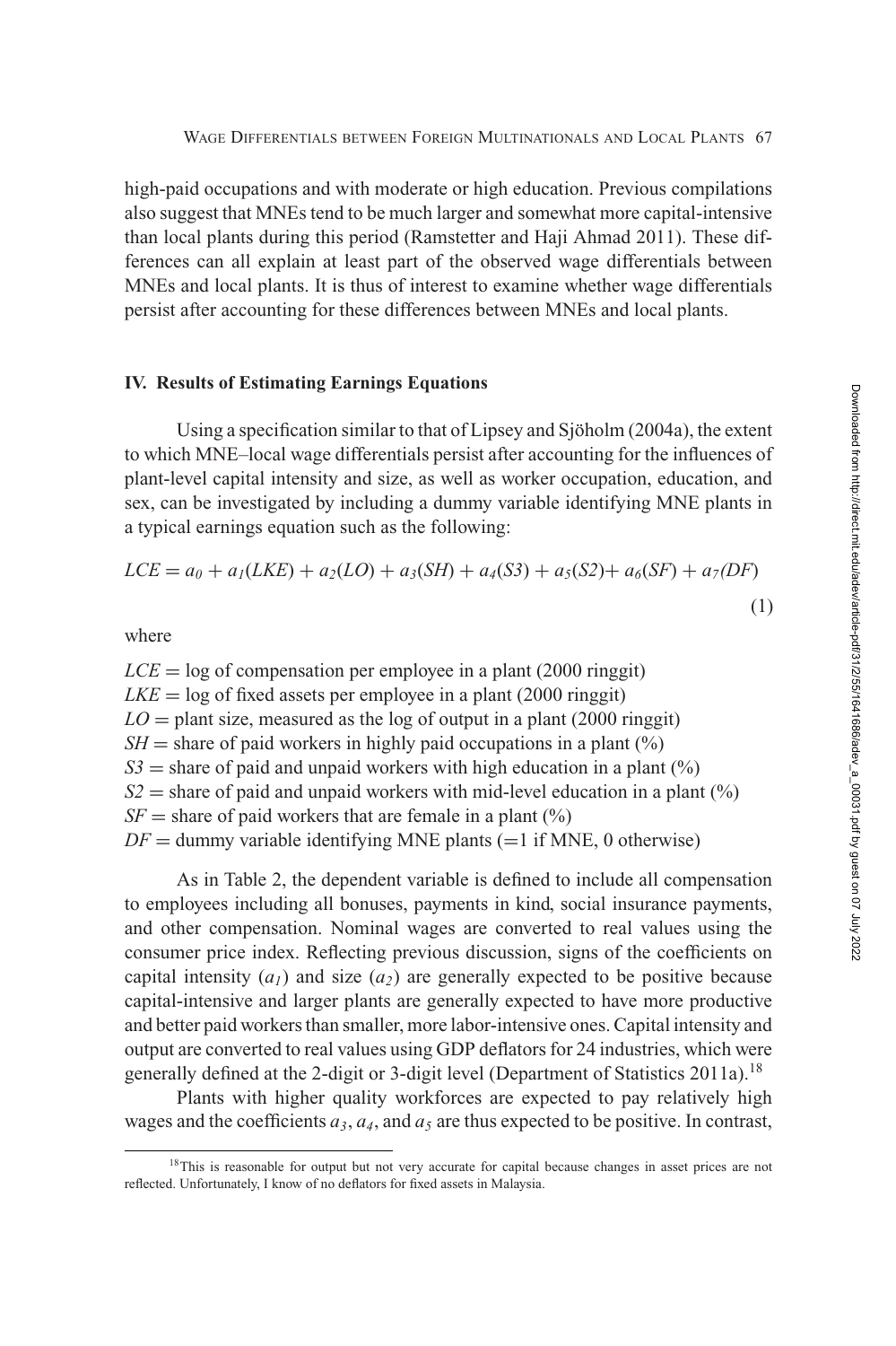the coefficient  $a_6$  is expected to be negative because females generally earn less than their male counterparts.<sup>19</sup> If data were available, it would be interesting to include the share of foreign workers in this equation, but this is not possible. To the extent that there are MNE–local differences in shares of foreign workers, worker experience, and training (which are not available), estimates of Equation (1) may face an omitted variable problem.<sup>20</sup> Finally, if MNE–local wage differentials persist after accounting for capital intensity, size, as well as worker occupation, education, and sex, *a7* will be positive.

Plant-level panels are compiled using plant identity codes in the data and estimated equations also include sets of year, region, and industry dummies to account for year-specific, region-specific, and industry-specific influences on the constant that are not captured by the plant-level variables. Year-specific dummies use the first year in each sample as the base and estimates are performed for both 2000–2004 and 2001–2004. These alternative samples are used to examine the sensitivity of the results to the inclusion of the census year and to facilitate comparisons of a contemporaneous specification with a lagged specification where all independent variables are lagged one year. The lagged specification is used because it is less likely to be affected by simultaneity issues. Although simultaneity may not be a large problem in Equation (1) because wage levels are not likely to be an important determinant of the right-hand side variables, the lagged specification provides an important robustness check.<sup>21</sup>

Region dummies are usually defined at the state level, but the lack of observations makes it necessary to combine some states when performing industry-level estimates. In three cases, states with similar population densities and nearby locations are combined (Perlis and Kedah; Kelantan, Terengganu, and Pahang; and finally Sabah, Sarawak, and Labuan). As a result, there are usually 10 regions with nine dummies defined using Kuala Lumpur as the base.<sup>22</sup> Industry dummies are

<sup>&</sup>lt;sup>19</sup>Alternatively, Ramstetter (2012a) disaggregates shares of workers in highly paid occupations, highly educated workers, and moderately educated workers by sex. This paper uses the specification in Equation (1) because it simplifies interpretation of coefficients on the occupation, education, and gender variables, and is more comparable to the specification in Lipsey and Sjöholm (2004a). Most importantly, estimates of MNE–local wage differentials from Equation (1) are very similar to corresponding estimates of the alternative specification in Ramstetter (2012a).

<sup>&</sup>lt;sup>20</sup>An anonymous referee also pointed out that export orientation of plants might affect the scope of MNE–local wage differentials, implying that the omission of export orientation might also create omitted variable bias. I am cognizant of this possibility and have examined the issue closely for both Indonesia and Malaysia in Ramstetter (2014). Because the literature suggests that exporters have to incur sunk costs related to the creation of export networks and related firm-specific assets, which are similar to the firm-specific assets possessed by MNEs, this makes it difficult to include both export orientation and ownership as independent variables in Equation (1). When Equation (1) was estimated separately for exporters and non-exporters in Malaysia, MNE–local differentials were slightly larger for exporters in samples of all industries combined (8.8%–9.2% vs. 6.2%–7.5% in pooled OLS estimates and 7.2%–7.8% vs. 4.7%–6.7% in random effects estimates), but industry-level results were weaker and inconsistent.

<sup>&</sup>lt;sup>21</sup>Ramstetter (2012a) also estimates an alternative, contemporaneous specification (see note above) for 2000–2002 and 2002–2004, in addition to 2000–2004. Results for the subperiods suggest that significant, MNE–local wage differentials were more common in the earlier period. This paper focuses on longer panels because they are thought to be relatively reliable and can facilitate more meaningful estimates of the lagged specification.

<sup>&</sup>lt;sup>22</sup>In the regression for office, computing, and precision machinery, one less region is used because of the lack of plants.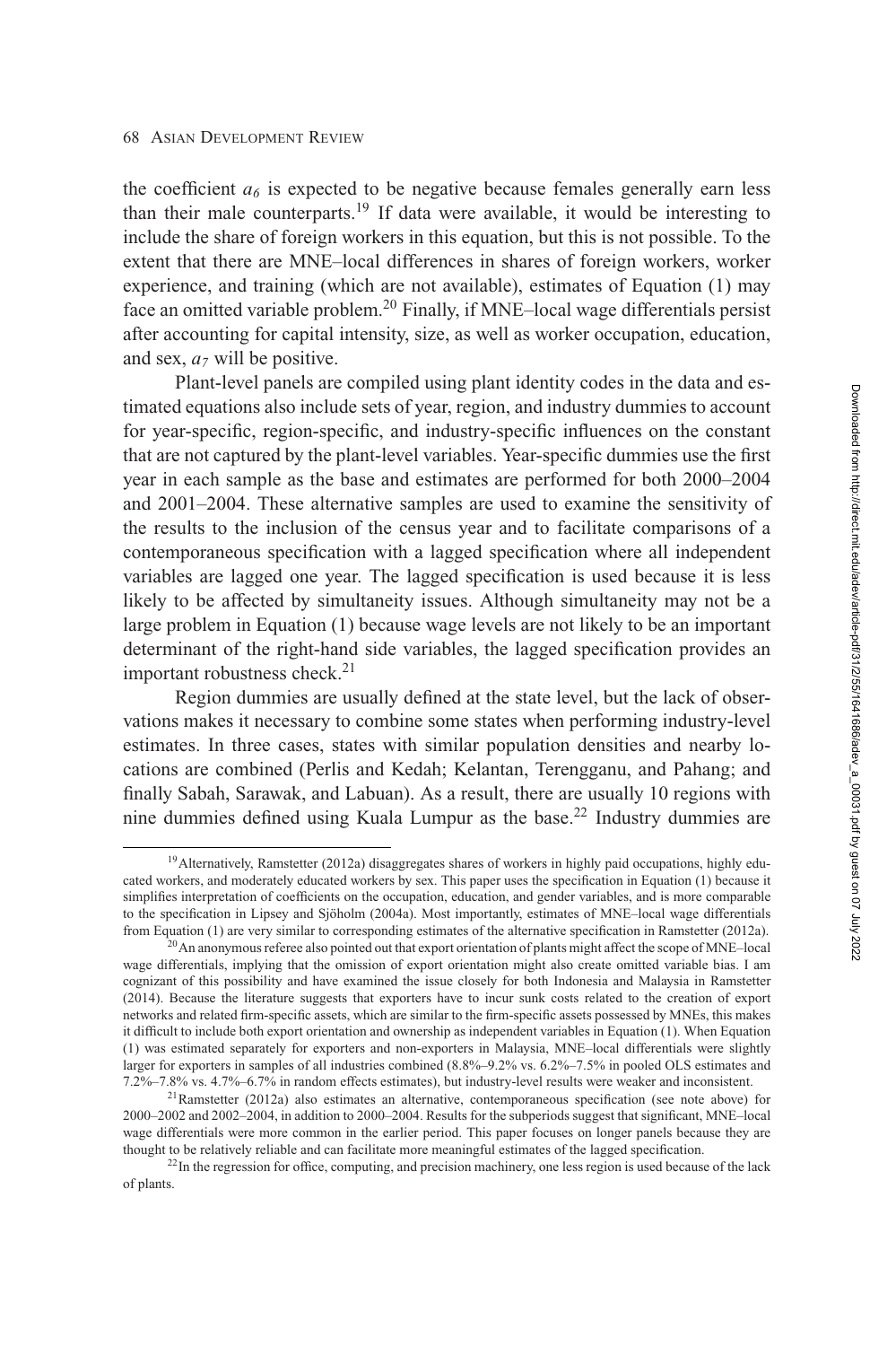defined at the 3-digit level. Some industries are defined at the 3-digit level and other 3-digit subcategories contain too few plants to facilitate estimation; thus, industry dummies are excluded from several of the industry-level regressions.<sup>23</sup> Because the descriptive data and previous research for Indonesia and Thailand suggest large variations in MNE–local wage differentials among industries, estimates are performed individually for 17 industries and compared to results for the 17 industries combined. In general, the industry-level results are thought to be more reliable than results for all 17 industries combined.

Results of pooled ordinary least squares (OLS) and random effects panel estimates are also compared to evaluate the robustness of the results to alternative econometric assumptions. Fixed effects panel estimates are often used with data such as these, but they cannot reveal the extent of MNE–local wage differentials because ownership is time invariant for most plants. Hence, if a fixed effects estimator is used, the coefficient on the MNE dummy  $a_7$  measures the wage differential between plants changing ownership and those with constant ownership, not the MNE–local wage differential, which is the primary concern in this paper. The pooled OLS results are the easiest to interpret because the coefficient  $a_7$  is approximately equal to the percentage difference in wages between MNEs and local plants. When a random effects estimator is used, the presence of individual effects complicates the interpretation of this coefficient, but it is still important to examine how sensitive the results are to alternative econometric assumptions.

Table 6 presents the slope coefficients, a goodness of fit measure  $(R^2)$ , and the results of the Breusch-Pagan test for random effects for estimates in combined samples of all 17 sample industries. The Breusch-Pagan test is always highly significant at the 1% level or better, both in these combined estimates and in the industry-level regressions discussed below. This implies that random effects should be preferred to OLS, but I remain interested in checking the robustness of the results to alternative assumptions. Robust standard errors are used to address potential heteroskedasticity, and there were no indications of multicollinearity, which might be suspected among shares of workers with high education and shares in highly paid occupations, for example.<sup>24</sup>

In this combined sample, coefficients on capital intensity, output, and the three measures of labor quality were positive as hypothesized and highly significant in almost all estimates. The only exception was in the contemporaneous specification for 2000–2004, when the coefficient on the share of moderately educated workers became insignificant. The coefficient on the female share was negative as hypothesized and highly significant.  $R^2$  ranged from 0.55 to 0.57, indicating that these estimates described the variation in the dependent variable reasonably well.

<sup>&</sup>lt;sup>23</sup>Industry dummies are not included in estimates for apparel, wood, paper, rubber, plastics, motor vehicles, and furniture (Ramstetter 2013, Appendix Table 6).

<sup>&</sup>lt;sup>24</sup>Because of the large number of samples examined, it is not possible to show all correlation matrices, but the author can make these available upon request.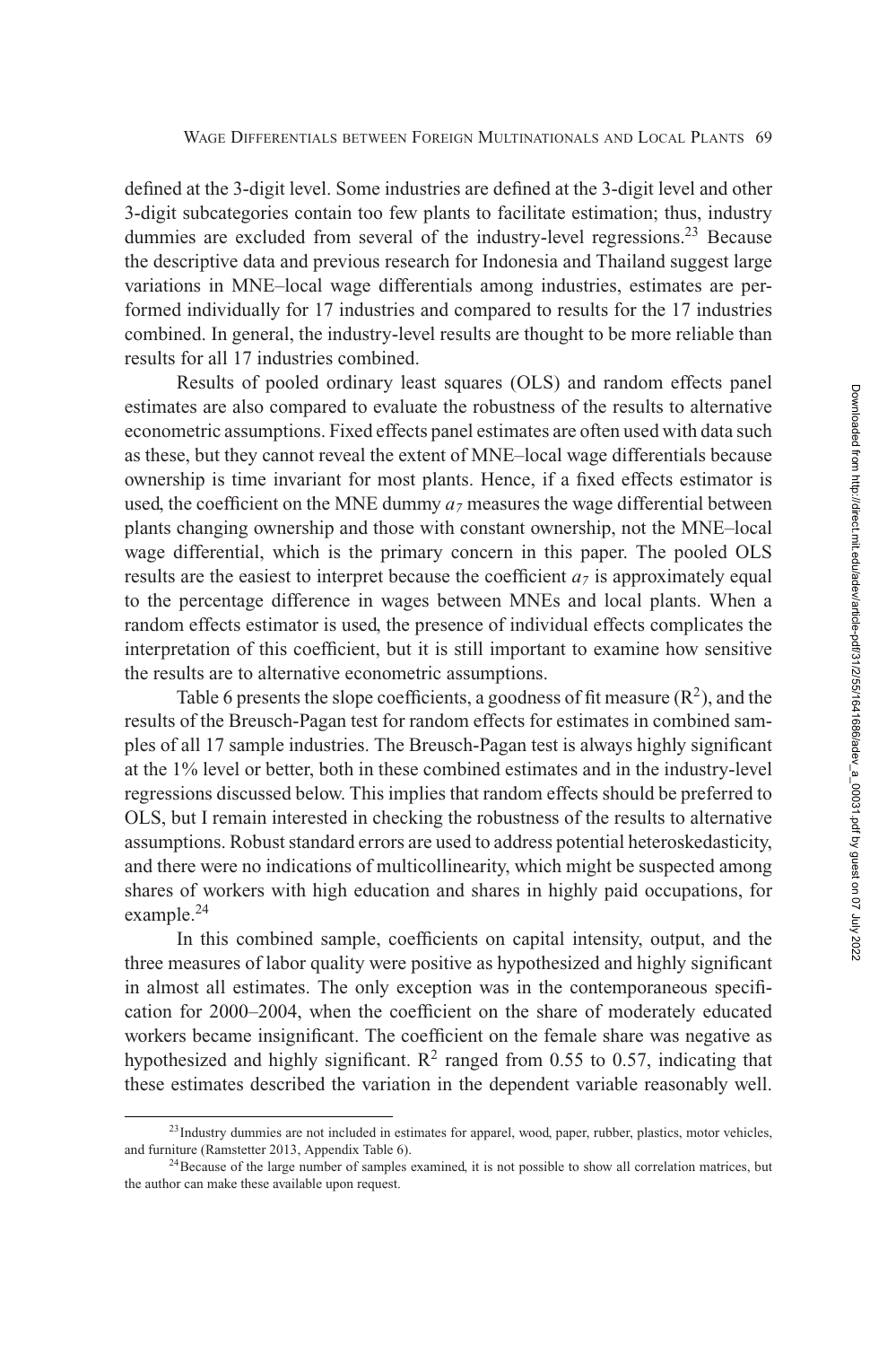|                                          |               | <b>Pooled OLS</b> |                 | <b>Random Effects</b> |                 |              |  |  |
|------------------------------------------|---------------|-------------------|-----------------|-----------------------|-----------------|--------------|--|--|
|                                          | Lagged        |                   | Contemporaneous | Lagged                | Contemporaneous |              |  |  |
| Slope coefficient<br>variable, indicator | $2001 - 2004$ | 2001-2004         | 2000-2004       | 2001-2004             | $2001 - 2004$   | 2000-2004    |  |  |
|                                          | $0.0242***$   | $0.0329***$       | $0.0338***$     | $0.0183***$           | $0.0360***$     | $0.0367***$  |  |  |
|                                          | $0.1071***$   | $0.1178***$       | $0.1187***$     | $0.1032***$           | $0.1229***$     | $0.1264***$  |  |  |
|                                          | $0.0074***$   | $0.0070***$       | $0.0082***$     | $0.0037***$           | $0.0061***$     | $0.0074***$  |  |  |
|                                          | $0.0064***$   | $0.0072***$       | $0.0060***$     | $0.0042***$           | $0.0064***$     | $0.0049***$  |  |  |
|                                          | $0.0011***$   | $0.0011***$       | $0.0005***$     | $0.0006***$           | $0.0007***$     | 0.0001       |  |  |
|                                          | $-0.0039***$  | $-0.0035***$      | $-0.0036***$    | $-0.0032***$          | $-0.0026***$    | $-0.0025***$ |  |  |
|                                          | $0.0890***$   | $0.0809***$       | $0.0913***$     | $0.0749***$           | $0.0525***$     | $0.0658***$  |  |  |
|                                          |               |                   |                 |                       |                 |              |  |  |
| $R^2$                                    | 0.5591        | 0.5735            | 0.5638          | 0.5454                | 0.5683          | 0.5579       |  |  |
| Observations                             | 21,671        | 26,855            | 34,491          | 21,671                | 26,855          | 34,491       |  |  |
| Breusch-Pagan Test                       |               |                   |                 | $8,254***$            | 10,202***       | $14,135***$  |  |  |

Table 6. **Multinational-Local Wage Differentials, Other Slope Coefficients, and Equation Indicators from Estimates of Equation (1) for all 17 Sample Industries Combined**

 $***$  = significant at the 1% level, \*\* = significant at the 5% level,  $*$  = significant at the 10% level.

 $LKE =$  capital intensity,  $LO =$  output scale,  $SH =$  highly paid share of paid workers,  $S3 =$  highly educated share of all workers,  $S2$  = moderately educated share of all workers,  $SF$  = female share of paid workers,  $DF$  = MNE–local differential (ratio less 1).

Note: Robust standard errors (clustered by plant for random effects) are used to account for potential heteroskedasticity. Results of the Breusch-Pagan Test (null of no random effects) is always rejected at the 1% level. These results come from estimates that also include year, industry, and region dummies. Full results including constants and coefficients on year, industry, and region dummies are available from the author.

Source: Author's estimates from microdata underlying Department of Statistics (2002, various years).

The coefficient  $a_7$  was positive and highly significant in all estimates, indicating that MNE–local wage differentials among all medium-large plants remained positive and meaningful statistically, even if the influences of capital intensity and size, as well as worker occupation, education, and sex, are accounted for. Not surprisingly, however, accounting for these influences greatly reduced the size of MNE–local wage differentials from over 40% (Table 2) to 8%–9% when estimated by pooled OLS and 5%–7% when estimated by random effects.

Space constraints prevent the presentation of all slope coefficients for all 17 industry-level estimates but they are available in Ramstetter (2013, Appendix Table 6). The output variable was the only one that was consistently positive and significant at the 5% level or better in all 102 estimates performed. Positive and significant coefficients were also common for shares of highly paid and highly educated workers as well as capital intensity (91, 85, and 79 of the estimates, respectively). The coefficient on the female share was also negative and significant in most industry-level estimates (74). The equation fit the data the worst in furniture,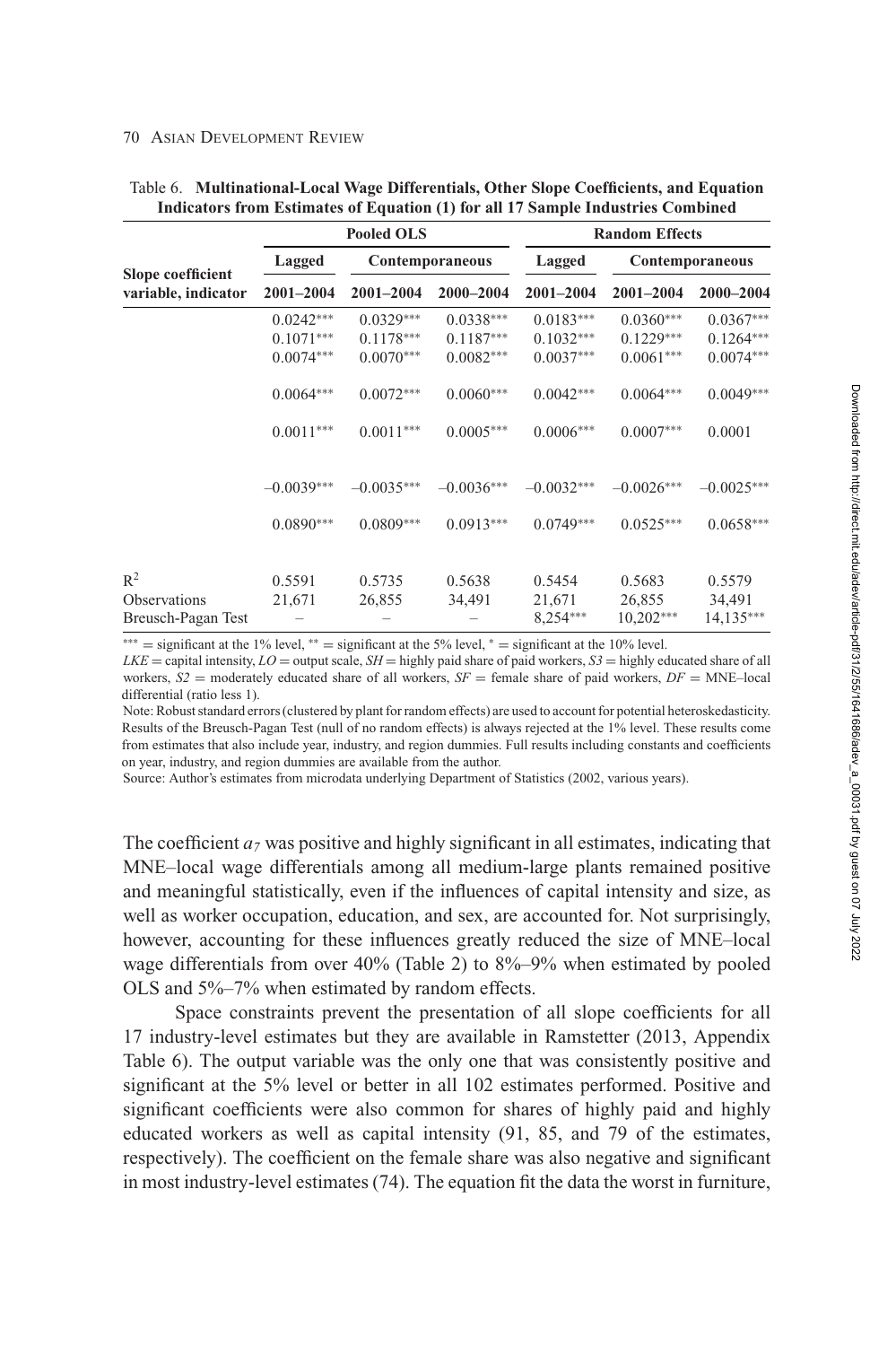|                                               |               | <b>Pooled OLS</b> |                     | <b>Random Effects</b> |                 |             |  |
|-----------------------------------------------|---------------|-------------------|---------------------|-----------------------|-----------------|-------------|--|
|                                               | Lagged        |                   | Contemporaneous     | Lagged                | Contemporaneous |             |  |
| <b>Industry</b>                               | $2001 - 2004$ |                   | 2001-2004 2000-2004 | 2001-2004             | $2001 - 2004$   | 2000-2004   |  |
| Food and beverages                            | $0.1069***$   | $0.1154***$       | $0.1176***$         | $0.1104***$           | $0.1241***$     | $0.1075***$ |  |
| <b>Textiles</b>                               | $0.1084***$   | $0.1155***$       | $0.1196***$         | 0.0269                | $0.0804*$       | 0.0627      |  |
| Apparel                                       | $0.0764***$   | 0.0433            | $0.0499**$          | $0.0922**$            | 0.0551          | $0.1138***$ |  |
| Wood products                                 | 0.0040        | $-0.0084$         | 0.0047              | 0.0203                | $-0.0170$       | 0.0047      |  |
| Paper products                                | $0.0805**$    | $0.0661**$        | $0.0710***$         | 0.0715                | 0.0496          | 0.0206      |  |
| Chemicals                                     | $0.0950***$   | $0.0858***$       | $0.0958***$         | $0.0679**$            | $0.0858***$     | $0.0906***$ |  |
| Rubber products                               | $0.2259***$   | $0.2076***$       | $0.2195***$         | $0.1470***$           | $0.1121***$     | $0.1215***$ |  |
| Plastics                                      | $0.0798***$   | $0.0749***$       | $0.0906***$         | $0.0579**$            | 0.0266          | $0.0409*$   |  |
| Non-metallic mineral<br>products              | $0.1077***$   | $0.0728**$        | $0.0845***$         | $0.0865**$            | 0.0142          | 0.0317      |  |
| Basic metals                                  | $0.1023***$   | $0.1153***$       | $0.1124***$         | 0.0436                | 0.0477          | 0.0462      |  |
| Fabricated metals                             | $0.0408*$     | 0.0316            | $0.0692***$         | $0.0597*$             | 0.0336          | $0.0743**$  |  |
| General machinery                             | $0.0911**$    | $0.0762**$        | $0.0755***$         | $0.1141**$            | $0.1282***$     | $0.1365***$ |  |
| Office, computing, and<br>precision machinery | $-0.0140$     | $-0.0503$         | $-0.0273$           | 0.0047                | $-0.0234$       | $-0.0379$   |  |
| Electrical machinery                          | $0.1020***$   | $0.0903***$       | $0.1126***$         | $0.0604**$            | $0.0789**$      | $0.0862***$ |  |
| Radio, TV, and<br>communication machinery     | $0.0754***$   | $0.0633***$       | $0.0460***$         | $0.0719***$           | $0.0435*$       | 0.0284      |  |
| Motor vehicles                                | $0.1091**$    | $0.1361***$       | $0.1617***$         | $0.1267**$            | $0.1270*$       | $0.1605**$  |  |
| Furniture                                     | $0.0993***$   | $0.1057***$       | $0.1090***$         | $0.1103***$           | $0.0690**$      | $0.0702**$  |  |

| Table 7. Industry-level Estimates of Multinational-Local Wage Differentials after |
|-----------------------------------------------------------------------------------|
| Controlling for Capital Intensity, Size, Labor Occupation, Labor Skill, and       |
| <b>Labor Gender from Equation (1)</b>                                             |

 $***$  = significant at the 1% level,  $**$  = significant at the 5% level,  $*$  = significant at the 10% level.

Note: Robust standard errors (clustered by plant for random effects) are used to account for potential heteroskedasticity. Results of the Breusch-Pagan Test (null of no random effects) is always rejected at the 1% level. Other slope coefficients and equation statistics are presented in Appendix Table 6. These results come from estimates that also include year, industry, and region dummies. Full results including constants and coefficients on year, industry, and region dummies are available from the author.

Source: Author's estimates from microdata underlying Department of Statistics (2002, various years).

where  $R^2$  ranged from 0.30 to 0.38.  $R^2$  was 0.39 or higher in all other industries. The smallest sample was 322 observations in the lagged specification for office, computing, and precision machinery, and most samples exceeded 1,000. In short, for these 17 industries, all samples were sufficiently large to allow relatively reliable analysis, and the estimates explained the variation of wages relatively well.

Table 7 presents estimates of the MNE–local wage differentials from industrylevel estimates of Equation (1). As in Table 2, wage differentials often differ greatly across industries. These wage differentials were positive and significant at the 5% level or better in all estimates for six of the 17 industries: food and beverages, chemicals, rubber, general machinery, electrical machinery, and furniture. Estimated differentials tended to be largest in rubber (21%–23% if estimated by pooled OLS and 11%–15% if estimated by random effects). Estimated differentials were also large and significant in five of the six estimates for motor vehicles  $(11\% - 16\%)$ and 13%–16%, respectively). Consistently significant differentials were smallest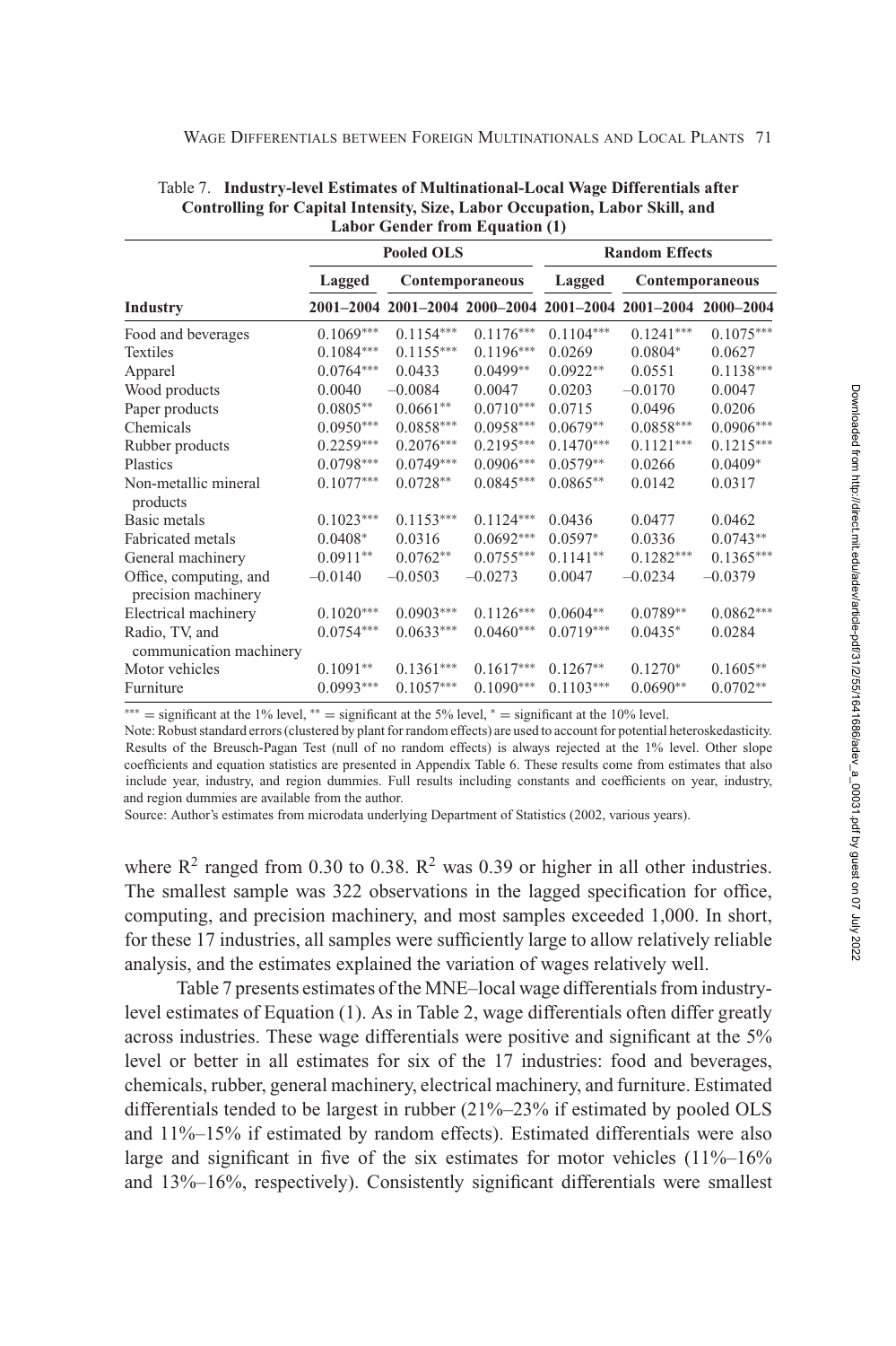in chemicals  $(9\%-10\%)$  and  $7\%-9\%$ , respectively) and furniture  $(10\%-11\%)$  and 7%–11%, respectively). Differentials were also positive and significant in four of the six estimates for another four industries: apparel; plastics; non-metallic mineral products; and radio, TV, and communication machinery. In another three industries (textiles, paper, and basic metals) OLS results suggested positive and significant differentials, while random effects results suggested no significant differentials. Finally, there were no significant differentials in two industries (wood and office, computing, and precision machinery), and there was only weak evidence of positive differentials in fabricated metals. Negative and significant differentials were never observed.

The results are thus more or less consistent with the observations from the descriptive statistics analyzed in the previous section. MNEs tended to pay higher wages than local plants. However, MNEs also tended to be relatively capitalintensive, large, and have relatively large shares of workers in highly paid occupations and with higher or moderate education. Thus, accounting for these influences greatly reduces the scope of conditional MNE–local wage differentials in most industries. Perhaps the most conspicuous difference had been in rubber products, where conditional differentials were relatively large and statistically significant, but unconditional differentials were relatively small compared to other industries. This suggests that the measures of worker occupation, education, and sex, as well as capital intensity and size were not as strongly related to MNE–local differentials in this industry as in others.

In contrast, the lack of significant differentials in wood suggests that worker quality, worker sex, capital intensity, and size accounted for the vast majority of the substantial unconditional differentials observed in this industry. In office, computing, and precision machinery, differentials were similarly small and/or insignificant, whether measured conditional on worker quality and other plant characteristics or unconditionally. This probably reflects the heavy MNE dominance of this industry and its labor-intensive nature. As emphasized above, conditional and unconditional differentials were either both relatively high or low in a number of other industries. However, it is very difficult to explain the precise reasons for the inter-industry variation in the size of MNE–local differentials.

## **V. Conclusions**

This paper has investigated the extent of wage differentials between mediumlarge MNEs and local plants in Malaysia in the early 21st century. A brief literature review highlighted the important fact that MNEs have often been found to pay higher wages than non-MNEs. The main cause of these wage differentials is probably the fact that MNEs tend to hire relatively large shares of highly skilled workers. However, MNEs may also be motivated to pay higher wages to facilitate recruitment,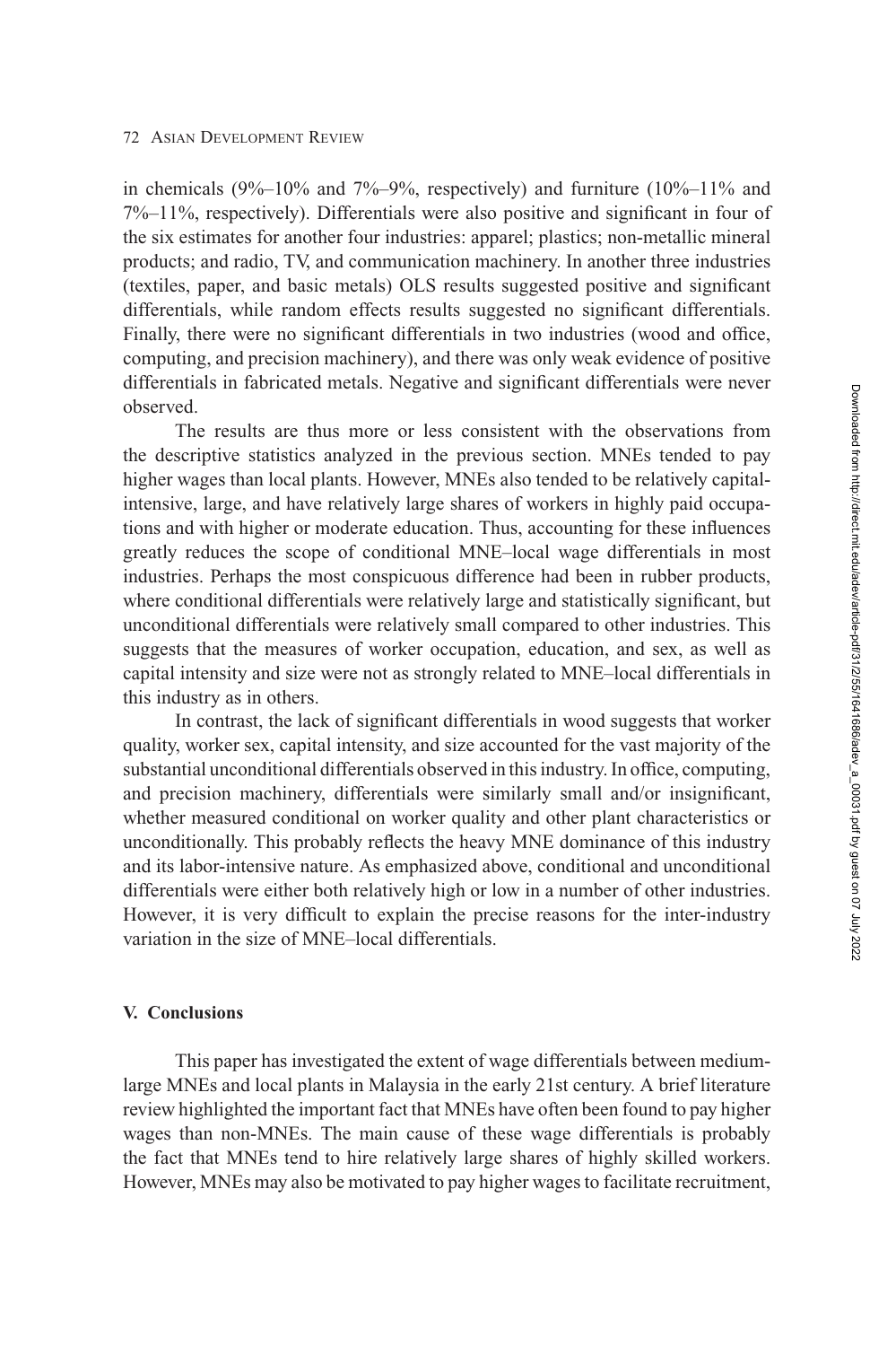reduce turnover, and compensate for higher worker productivity that results from the MNE's possession of firm-specific, generally intangible assets related to technology, marketing, and management, for example. MNE–local wage differentials can also result from workers' reluctance to work for MNEs.

In the 17 industries examined, medium-large MNEs paid wages that were on average about two-fifths higher than wages in corresponding local plants. Consistent with previous evidence summarized in the literature review, shares of highly educated workers (about three-fifths to 90%) were also substantially higher in MNEs than in local plants. Shares of moderately educated workers and workers in highly paid occupations were also about one-fourth to one-third higher in MNEs. Previous evidence also indicates that MNEs tended to be more capital-intensive and larger than local plants during this period. Estimates of earnings equations suggest that differences in worker quality and plant characteristics are strongly correlated with plant-level wages.

After accounting for differences in worker occupation, education, and sex, as well as the size and capital intensity of plants, and the effects of industry affiliation, plant location, and annual fluctuations on the constants estimated, estimates of MNE–local wage differentials became much smaller, an average of 5%–9% in the 17 industries combined, but these differentials were highly significant statistically. When all slopes are allowed to vary among the 17 industries (by estimating separate equations for each industry), results varied across industries and estimation method. Significant differentials were more common in the pooled OLS estimates than in the random effects estimates. There were consistently significant differentials in six industries: food and beverages, chemicals, rubber, general machinery, electrical machinery, and furniture. These two key results are also robust to alternative specifications of the occupation, education, and sex variables and observed in shorter subperiods (2000–2002 and 2002–2004; Ramstetter 2012a). There was also relatively strong evidence of positive, conditional differentials in motor vehicles; apparel; plastics; non-metallic mineral products; and radio, TV, and communication machinery, but these results are not as consistent when estimated with alternative specifications or in subperiods.

These findings are an important addition to the literature on MNE–local wage differentials in Southeast Asian developing economies, largely because the Malaysian data allow more detailed measurement of worker quality than similar data for other countries. The evidence is consistent with previous studies of Indonesia, for example, suggesting that MNEs tend to pay their workers more than local plants even accounting for differences in worker quality and related plant characteristics in Southeast Asia. This in turn implies that MNEs impart important benefits on the workers who are fortunate enough to work for them. Many policy makers in Malaysia and other developing economies recognize these benefits, and it is important to know that this understanding is supported by empirical evidence.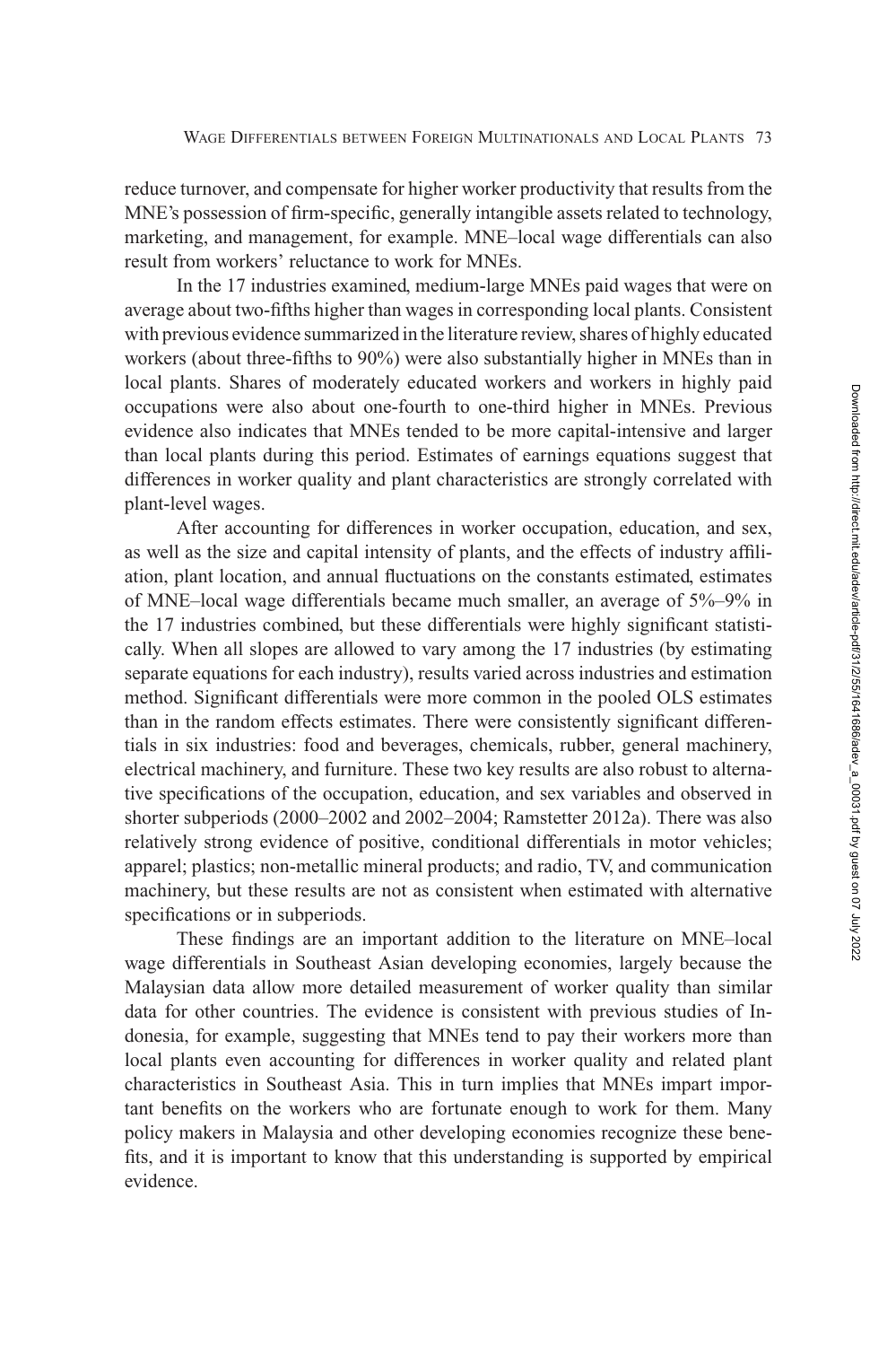Although these results are important, this paper leaves several related questions unanswered. For example, how do MNE takeovers of local plants (or vice versa) affect wage differentials? Alternatively, does MNE presence affect wage levels in local plants in Malaysia? Although such questions are of keen interest, their answers require use of statistical techniques that are not compatible with the evaluation of average wage differentials and are left for future research. Analysis of the latter question also requires aggregation of industries and the industry-level results from this paper suggest aggregation may bias results. It is also important to reemphasize that this study fails to account for several potentially important aspects of worker quality often accounted for in similar studies of earnings by individuals. These include worker background (e.g., race or nationality), experience, and training. There are also potentially important econometric issues relating to potential simultaneity and sample selection bias, which this and previous papers in this literature have not been able to address fully and should be considered further.

On the other hand, by comparing results of estimating specifications using lagged independent variables, this paper addresses simultaneity issues to a greater extent than previous estimates for Indonesia, which could only be performed in cross sections. Moreover, worker occupation and education are arguably among the two most important aspects of worker quality, and the ability to control for both of these aspects is an important advance over the research on Indonesia, for example, where data on occupation are not available. In conclusion, this paper provides important evidence that MNE–local wage differentials persist in Malaysian manufacturing, even after accounting for these key measures of worker quality, as well as worker sex and the size and capital intensity of plants.

## **References**

- Aitken, Brian, Ann Harrison, and Robert E. Lipsey. 1996. Wages and Foreign Ownership: A Comparative study of Mexico, Venezuela, and the United States. *Journal of International Economics*. 40(3–4):345–371.
- Bormann, Sarah, Pathma Krishnan, and Monika Neuner. 2010. Migration in a Digital Age, Migrant Workers in the Malaysian Electronics Industry, Case Studies on Jabil Circuit and Flextronics. Berlin: World Economy, Ecology and Development.
- Buckley, Peter J. and Mark Casson. 1992. *The Future of the Multinational Enterprise*. 2nd ed. London: Macmillan.
- Casson, Mark. 1987. *The Firm and the Market: Studies on the Multinational and the Scope of the Firm*. Cambridge, Mass: MIT Press.
- Caves, Richard E. 2007. *Multinational Enterprise and Economic Analysis*. 3rd ed. London: Cambridge University Press.
- Chapman, Bruce J., and J. Ross Harding. 1985. Sex Differences in Earnings: An Analysis of Malaysian Wage Data. *Journal of Development Studies* 21(3):362–376.
- Department of Statistics. 2002. *Census of Manufacturing Industries 2001*. Putrajaya: Department of Statistics.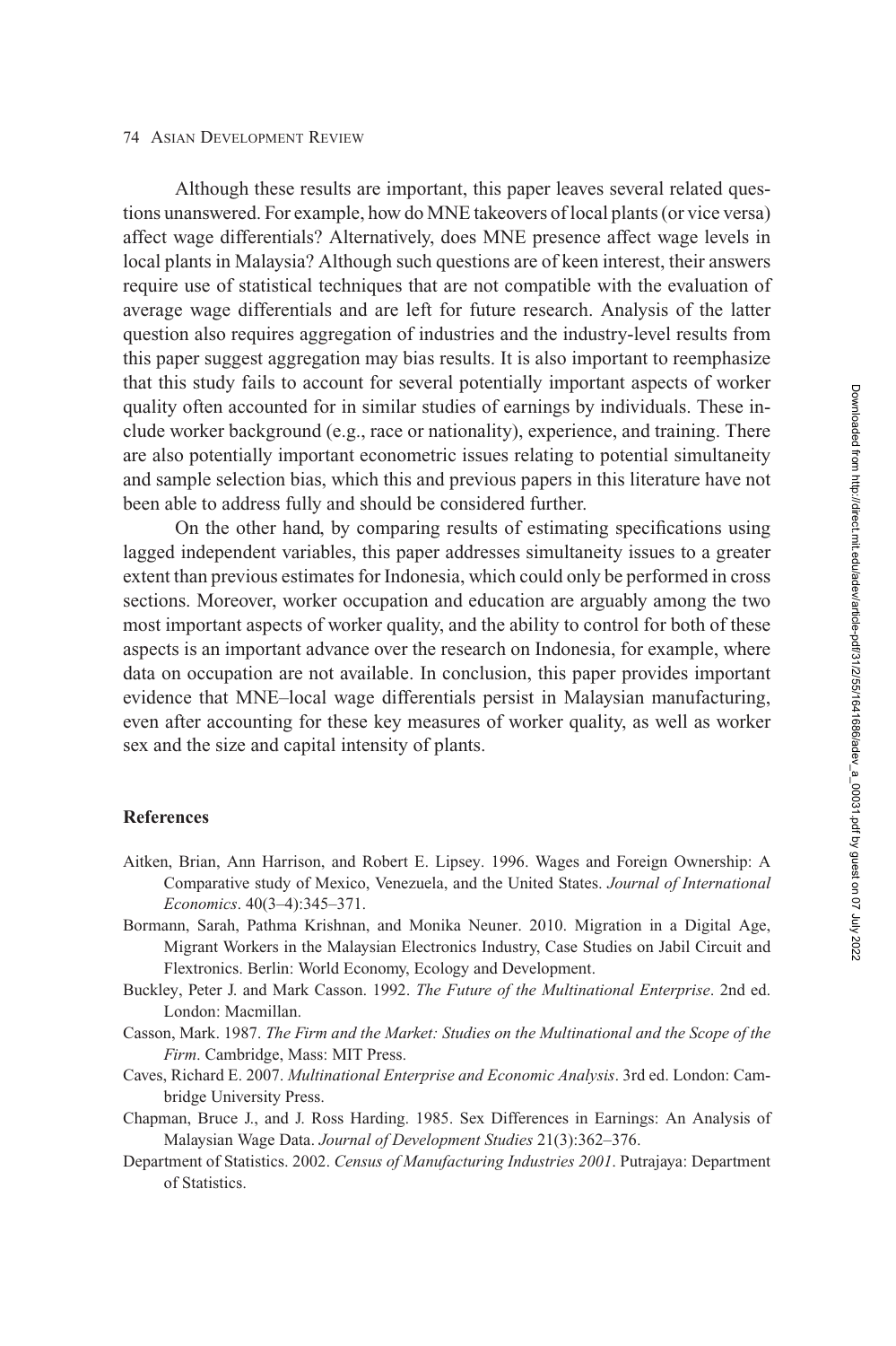- ———. 2011a. *Annual National Accounts, Gross Domestic Product (GDP) 2000–2010*. Putrajaya: Department of Statistics.
	- ———. 2011b. *Malaysia Economic Statistics—Time Series 2011*. Putrajaya: Department of Statistics.
	- ———. Various years. *Annual Survey of Manufacturing Industries*. Kuala Lumpur: Department of Statistics.
- Dunning, John. 1993. *Multinational Enterprises and the Global Economy*. Workingham, UK: Addison-Wesley Publishing Co.
- Ismail, Rahmah and Haji Mat Zin, Ragayah. 2003. Earnings Differentials Determinants between Skills in the Malaysian Manufacturing Sector. *Asian Economic Journal* 17(4):325–340.
- Lee, Kiong-Hock and Shyamala Nagaraj. 1995. Sex Differences in Earnings: An Analysis of Malaysian Wage Data. *Journal of Development Studies* 31(3):467–480.
- Lim, David. 1977. Do Foreign Companies Pay Higher Wages than Their Local Counterparts in Malaysian Manufacturing. *Journal of Development Economics* 4(1):55–66.
- Lipsey, Robert E. and Fredrik Sjoholm. 2004a. Foreign Direct Investment, Education, and Wages ¨ in Indonesian Manufacturing. *Journal of Development Economics* 73(1):415–422.
	- ———. 2004b. FDI and Wage Spillovers in Indonesian Manufacturing. *Review of World Economics* 40(2):321–332.
		- ———. 2005. Host Country Impacts of Inward FDI: Why Such Different Answers? In *Does Foreign Direct Investment Promote Development*? Theodore H. Moran, Edward M. Graham, and Magnus Blomstrom, eds. pp. 23–43. Washington, DC: Institute for International Economics.

———. 2006. Foreign Multinationals and Wages in Indonesia. In *Multinationals in Indonesia and Thailand: Wages, Productivity and Exports*. Eric D. Ramstetter and Fredrik Sjoholm, ¨ eds. pp. 35–53. Hampshire, UK: Palgrave-Macmillan.

- Markusen, James R. 2002. *Multinational Firms and the Theory of International Trade*. Cambridge, Mass: MIT Press.
- METI Japan. 2001. *Dai 29 Kai Wagakuni Kigyou no Gaikai Jigyou Katsudou (The 29th Survey of Overseas Business Activities of Japanese Companies)*. Tokyo: Ministry of Economy Trade and Industry.
- Milanovic, Branko. 2006. Inequality and Determinants of Earnings in Malaysia. *Asian Economic Journal* 20(2):191–216.
- Movshuk, Oleksandr and Atsuko Matsuoka-Movshuk. 2006. Multinationals and Wages in Thai Manufacturing. In *Multinationals in Indonesia and Thailand: Wages, Productivity and Exports*. Eric D. Ramstetter and Fredrik Sjoholm, eds. pp. 54–81. Hampshire, UK: Palgrave- ¨ Macmillan.
- Ramstetter, Eric D. 1995. Characteristics of Multinational Firms in Malaysia: A Time Series Perspective. In *Ajia Kogyoken no Keizai Bunseki to Yosoku IV (Projections for Asian Industrializing Region IV)*. Mitsuru Toida and Daisuke Hiratsuka, eds. pp. 95–171. Tokyo, Japan: Institute of Developing Economies.
	- ———. 1999. Comparisons of Foreign Multinationals and Local Firms in Asian Manufacturing over Time. *Asian Economic Journal* 13(2):163–203.
	- ———. 2004. Labor Productivity, Wages, Nationality, and Foreign Ownership Shares in Thai Manufacturing, 1996–2000. *Journal of Asian Economics* 14(6):861–884.
	- ———. 2012a. Do Multinationals Pay High Wages in Malaysian Manufacturing? Working Paper No. 2012-05. Kitakyushu, Japan: International Centre for the Study of East Asian Development.